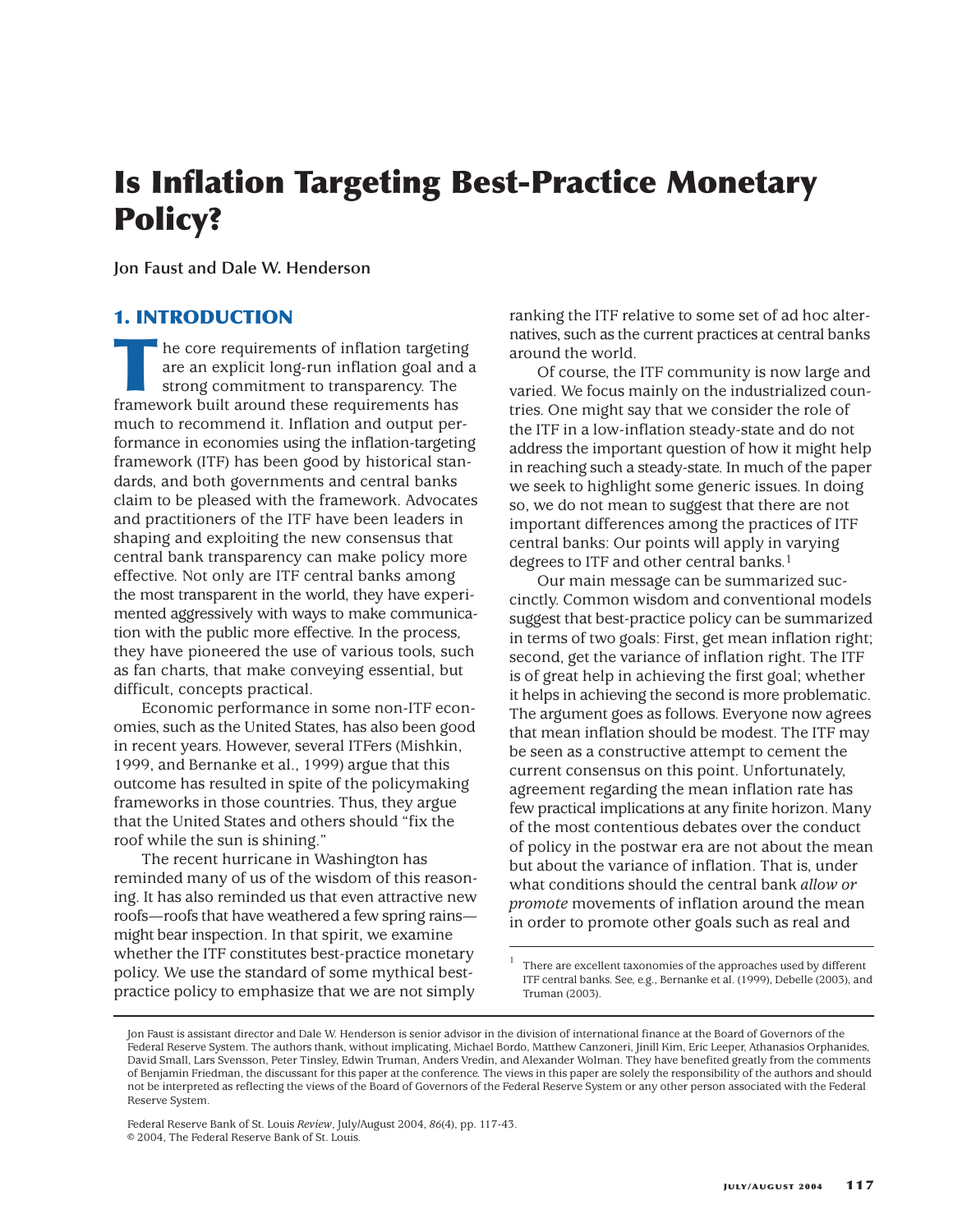financial stability? We argue that the ITF does not constitute best-practice in resolving this question. This claim is not new; it has also been made by both critics and supporters of the ITF, including Kohn (forthcoming), Benjamin Friedman (2003), and Svensson (1999).

Of course, the ITF emerged near the end of a period of high inflation in the industrialized economies, when the most important challenge for policy was getting the mean right.<sup>2</sup> As a period of generally low and stable inflation has emerged, more attention has been focused on the potential role of other goals in policy, and greater emphasis both in the academic literature and in ITF practice has been placed on the role of other goals. Our main critical point is not simply that there is more left to do. Rather, we argue that various features of the ITF—for example, the way the preeminence of the inflation goal is stated obscure rather than facilitate the communication of best-practice policy.

Although we talk a great deal about the second goal of policy, getting the variance right, we emphasize that getting the mean right may be the goal of greatest importance. Arguably, the largest mistakes in the postwar era have been associated with failures to achieve this goal. Further, as a profession we are more certain about our advice regarding the mean of inflation and more confident that central banks can get it right. At a minimum, the best-practice policy framework should stress the goal that we are more clear about and that we are more confident central banks can achieve.

Finally, we raise many issues that are in principle subject to empirical investigation and, therefore, may one day be resolved. We focus on issues not currently amenable to clear empirical resolution. We do raise some questions for future empirical assessment.

In the next two sections we characterize the ITF in more detail and discuss some claims about the economy that underlie the approach. Our characterization, and our thinking more generally, rely heavily on such seminal work as Bernanke and Mishkin (1997) and Bernanke et al. (1999) and several contributions by Svensson including Svensson (1997a). The following three sections deal at a fairly abstract level with macroeconomic and politicaleconomy aspects of the ITF. In the final two sections, we return to reality, discussing some complicating factors missing from the earlier analysis and then making some constructive suggestions.3

## **2. WHAT IS THE INFLATION-TARGETING FRAMEWORK?**

#### *2.1 Central Elements*

One summary view of the ITF is provided by Bernanke et al. (1999, hereafter BLMP):

Inflation targeting is a *framework* for monetary policy characterized by the public announcement of official *quantitative targets* (or ranges) for the inflation rate over one or more *horizons*, and by explicit acknowledgment that low and stable inflation is monetary policy's *primary long-term goal*. Among other important features of inflation targeting are *vigorous efforts to communicate* with the public about the plans and objectives of the monetary authorities, and, in many cases, mechanisms that strengthen the central bank's *accountability* for attaining those objectives. (p. 4, italics added)

We have italicized what we believe to be central elements. At the most general level, these elements can be summarized as follows: Set an explicit, longrun inflation goal, give that goal a certain preeminence, and communicate vigorously about the conduct of policy relative to that goal. What may not be clear from the passage above is that ITF advocates also recommend taking into account goals other than inflation—for example, real and financial stability and call for thorough communication about these goals. All major ITF banks have such goals.

We will regularly refer to two *core* requirements of the ITF: (i) set a long-run inflation goal and (ii) strive vigorously for transparency regarding all goals and aspects of policy.

These requirements might be viewed as innocuous. A long-run inflation target need have few finite-horizon implications. As Keynes (1923, p. 80) famously put it in discussing earlier monetary reforms,

But this long run is a misleading guide to current affairs. In the long run we are all dead.

<sup>2</sup> Truman (2003) emphasizes the important distinction between actual or potential inflation targeters that have essentially achieved their desired mean inflation rates and those that have not. He provides a thorough analysis of the experience with inflation targeting and argues that mutual understanding among the major central banks would be significantly increased if they all adopted inflation targeting.

Gavin (2004) also makes useful suggestions for improving the ITF framework.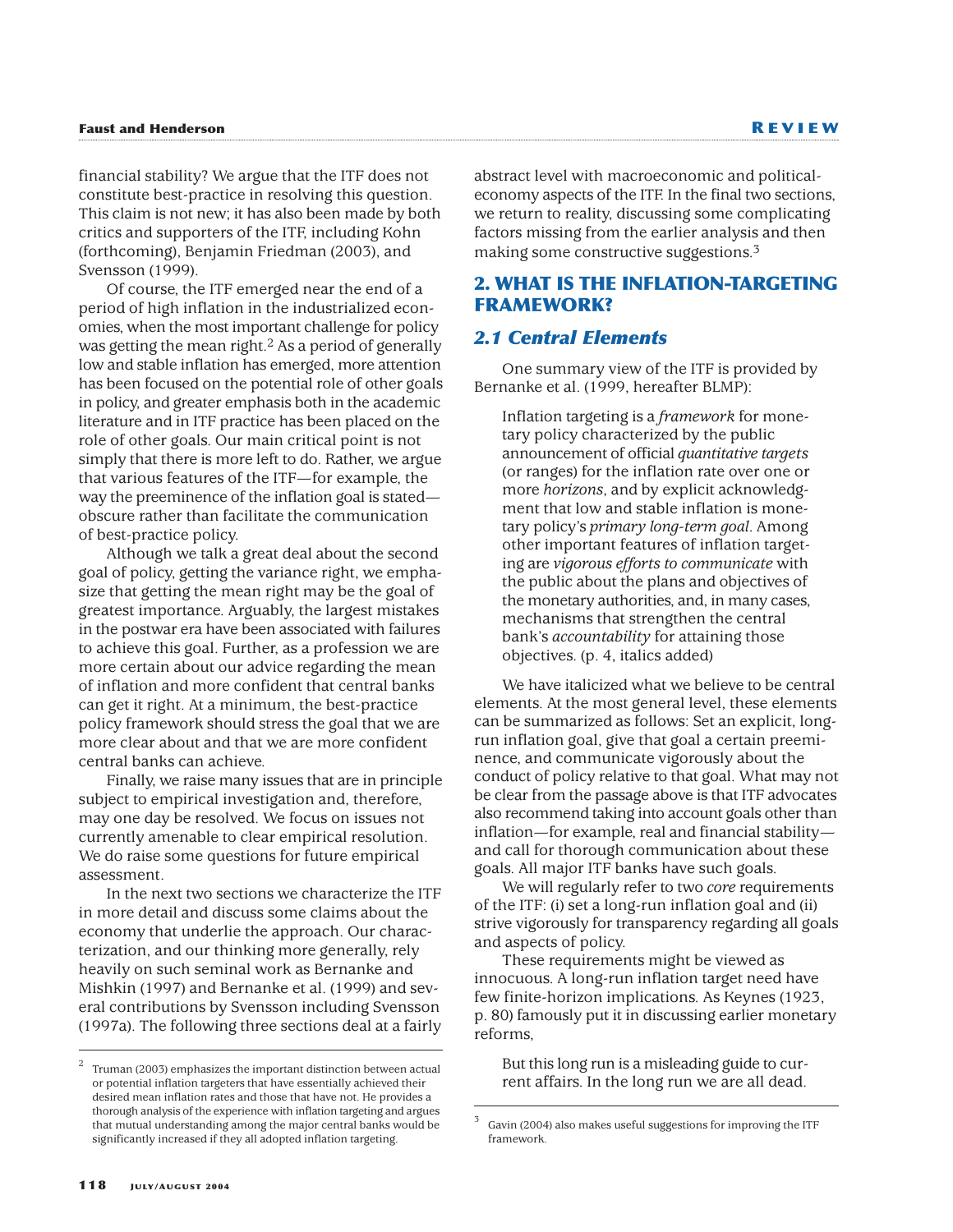The remaining core requirement is transparency. While how best to achieve transparency is a difficult question, that transparency is important seems uncontroversial; rather, it seems to be the new orthodoxy.

Based on these core requirements alone, it would be difficult to understand why the ITF has generated such strong sentiment for and against.

Going beyond the core requirements, advocates portray the *full-blown* ITF as a framework of "constrained discretion" and claim that it has great advantages over "purely discretionary" policy as practiced, say, at the Federal Reserve. In this paper, we attempt to identify which requirements of the ITF, beyond the core, give rise to such claims and then discuss whether these features should unambiguously be included among the requirements for *best-practice*.

## *2.2 Rules Versus Discretion*

One definitional question that arises immediately is whether the ITF is best viewed as a "rule" or the exercise of "discretion." Proponents such as BLMP and Svensson appear to differ on this matter, so it is important for us to make our view clear at the outset.

BLMP contend that the ITF is "not a rule in the classical sense" (p. 22); that is, it is not a forcing rule a constraint on behavior that cannot be circumvented. They note that, "an inflation-targeting framework will not *directly* prevent counterproductive attempts of a central bank to apply short-run stimulus. In this respect, inflation targeting is inferior to an ironclad rule" (p. 24).

In contrast, Svensson (1999) argues that the ITF is a rule. We think that there is no contradiction here: Svensson is simply using a different definition. He mentions the standard definition, but provides an alternative under which advice to the central bank about how to use its discretion is a rule.<sup>4</sup> For purposes of this discussion, the important point is that a Svensson-type rule does not represent even an approximation to a forcing rule. Any consequences of ignoring Svensson-type rules are contingent on the reaction of the public. Thus, in our view the ITF is a typical example of discretion in the classical sense, and we treat it as such in what follows.

## *2.3 What the "Discretion" View Implies for Analyzing the ITF*

Much standard policy advice comes in the form of concrete suggestions about how to pursue the goals of policy. Such advice often is either codified in the form of a reaction function or can reasonably be so codified for the purposes of study. In these cases, one can take some set of interesting macro models and run horse races among the implied reaction functions. One can also solve for the optimal rule and measure the inefficiency of the proposed rules relative to the optimum. Based on the results from several models, one can make statements about robustness and so on.

Many critics of the ITF have adopted a rules interpretation, but BLMP argue that these exercises completely miss the point  $(p. 21)$ .<sup>5</sup> BLMP argue along the lines we have been discussing: The ITF does not place any constraints on the central bank that force it to deviate from the social optimum. Thus, it is not sensible to compare ITF outcomes to the optimum the ITF can attain the optimum.6

It may seem like cheating to propose a *framework* and then simply to stipulate that it delivers optimal policy in model-based horse races. What role does this leave for policy research? We can distinguish two strands of the policy literature, which might be called institutional design and day-to-day implementation. If a forcing rule for central bank behavior is feasible and optimal, these two collapse to one: Implement the forcing rule. If judgment must be exercised by the policymaker, these two interact but can be clearly distinguished. Research on institutional design seeks to define the optimal framework within which judgment will be exercised. Research on day-to-day implementation seeks to generate insights that will help policymakers exercise their judgment. The horse-race exercises may shed little direct light on the question of institutional design, but may be of great value in informing the ITF policymaking board regarding how best to use its discretion.

In simple models, there is a multitude of formally equivalent ways of recommending that the central bank optimize; an example is "satisfy your first-order conditions." Svensson (1999) examines several interesting exact and approximate ways to recommend optimization in the linear-quadratic framework.

Examples are Friedman and Kuttner (1996), Jensen (2002), and Kim and Henderson (2002).

 $6$  This statement is correct, so long as the social optimum is consistent with hitting a long-run inflation objective, as it is in virtually all horserace models. There are many possible optima given by various discretion and commitment solutions. Exactly which one is reached depends on considerations (communication policy, etc.) that are generally left out of horse-race models. As we will explain, it is these considerations that are supposed to ensure that the ITF yields the *right* optimum.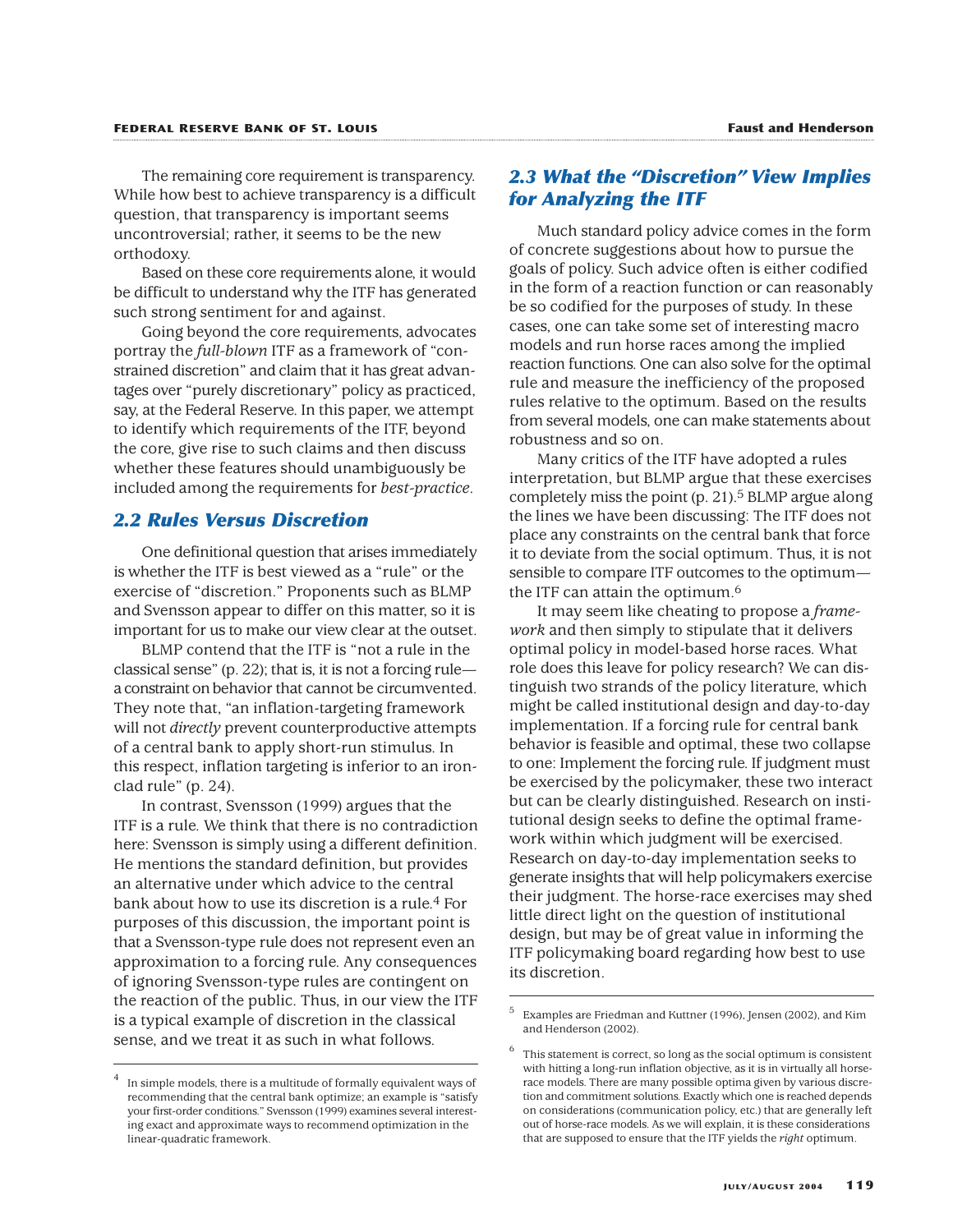## **3. CONVENTIONAL MACROECONOMICS AND THE ITF**

The reasoning supporting the ITF rests on several features of common ground in the macroeconomics profession and the policy community. Ultimately, some confusion about the ITF seems to arise because there are ITFers on both sides of a familiar dispute. In this section, we survey both the common ground and the disputed ground.

#### *3.1 Macro Common Ground*

**3.1.1 Best-Practice Monetary Policy Would Deliver Low, Stable Inflation.** Inflation should be stationary, perhaps with infrequent, small mean shifts. Its mean should be low, certainly above zero and below 5 percent. Its variability should be sufficiently small that annual inflation is within 1 or 2 percentage points of the mean most of the time. Many technical issues may arise in giving this claim greater precision, but some version of it is now nearly universally accepted. This claim rests on three more basic claims.

First, there is no long-run Phillips-curve trade-off of the traditional variety. Failure to recognize this "fact" was surely behind some mistakes of the past, and Friedman (1968) and Phelps (1968) deserve great credit for pointing this out.7

Second, marginal positive expected inflation above some low rate is welfare-reducing. The profession can now list a multitude of channels through which expected inflation can affect welfare by reducing growth or in other ways. Widespread acceptance of the second claim rests neither on an appeal to a particular channel nor on incontrovertible econometric estimates of the costs of inflation. Nonetheless, in this paper we take for granted the common position that, above fairly low levels, raising mean inflation is bad.

Third, marginal decreases in expected inflation below some low, positive level are welfare-reducing. The recent experience of Japan and the return of low inflation in many countries has led economists to explore a number of channels through which deflation could be harmful. We will not focus much

<sup>7</sup> This first claim is sometimes stated as the claim that expected inflation does not affect real variables in the long run. When stated this way, the myriad ways that expected inflation leads to welfare losses are presented as exceptions. Recently, considerable attention has been focused on the possibility that expected inflation might affect output because wages and prices are set in staggered contracts that are not fully indexed. See, for example, Wolman (2001).

on deflation, but it is important to emphasize that inflation costs are two-sided.

**3.1.2 There Is a Conventional Short-Run** Phillips Curve Trade-off. There may be many short-run trade-offs, but for concreteness we focus on the one that is most familiar to and relevant for many economists: the short-run Phillips-curve relation. We will take it as given that real activity is not always at the most efficient level and define the output gap as actual output minus efficient output. Policy actions that increase the gap are associated with a rise in inflation relative to steady-state inflation. As the next point makes clear, we do not mean to imply that best-practice policy can successfully exploit this trade-off.

**3.1.3 The Economy Is Complicated.** Economic complications may include policy lags, changing relationships, the potential for self-fulfilling equilibria, and other nonlinearities. Finally, describing the state of the economy may require a highdimensional state variable.

For a brief period, some leading members of the profession believed we were reaching the point where our understanding of economic dynamics allowed considerable range for beneficial intervention in business cycle dynamics. Friedman argued against this view, claiming that policy acted with long, variable, and unpredictable lags.<sup>8</sup> Building on Friedman, Lucas famously added the Lucas critique to the list of complications.<sup>9</sup> The general view that the economy is very complex is now widely accepted by academics and policymakers, for example, Greenspan (2003).

**3.1.4 Due to Political-Economy Problems, Institutional Design Matters.** There are various time-consistency, game theoretic, and institutional problems that might cause the government to set policy away from the social optimum.10 We lump all these under the title of *political-economy problems*. The profession still disagrees about the importance of, for example, time-consistency problems over the postwar era. But even those who feel that time consistency was not a big issue probably agree that institutional design is important. Some version of the claim that governments may have an incentive

See Friedman (1948, 1959).

<sup>&</sup>lt;sup>9</sup> See Lucas (1976).

<sup>10</sup> Kydland and Prescott (1977) and Barro and Gordon (1983) initiated a large literature on time consistency. There are many good treatments of the political-economy issues, e.g., Alesina and Rosenthal (1995) and Persson and Tabellini (2002).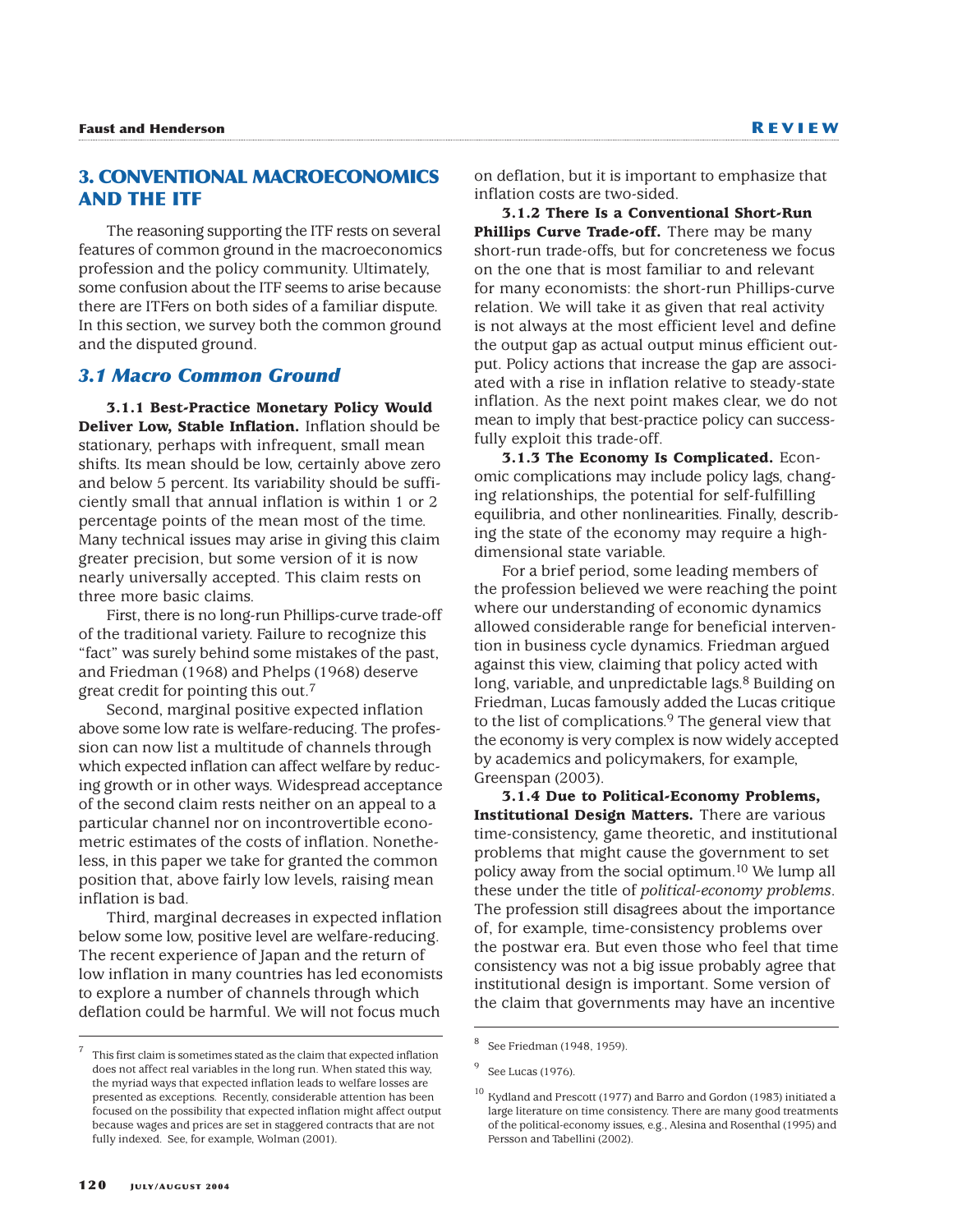to exploit inflation surprises has been a common belief since the first time a government debased its currency.

## *3.2 Long-Disputed Ground*

Whether monetary policy can beneficially exploit the short-run trade-off between inflation and the output gap is a long-standing dispute that is still at the center of monetary policy discussions.

**3.2.1 No Exploitable Trade-offs.** Friedman, and later Lucas, forcefully argue that given the inherent complexity of the economy and our regrettably limited knowledge of it, the ambitions of monetary policy should be limited to achieving nominal stability. Their arguments are based on the view that monetary policy has strong short-run real effects but that there is no way monetary policy can beneficially exploit them. They both suggest that a cautious response in the form of a *k*-percent rule for money growth is the best way to achieve nominal stability.

Some ITFers hold the no exploitable trade-offs view (NET) and might well be called neo-Friedmanites. The NETers follow Friedman and Lucas in asserting that any trade-offs that exist cannot be successfully exploited, so that best-practice can only hope to achieve nominal stability. However, they argue that inflation stabilization is the best way to achieve nominal stability.11 They are at least as pessimistic as Lucas and Friedman about complications in the economy. Nevertheless, they argue that achieving inflation stability requires judgment and looking at a wide range of information variables (a "look at everything" strategy) and may require frequent changes in the instruments of policy.

Orphanides (2003b) provides support for the NET view and discusses its roots in Friedman. Ernst Welteke (2003), president of the Bundesbank and member of the governing council of the European Central Bank, has also clearly stated the NET view. Mishkin (2002) and BLMP both state the case for the NET view clearly, but, as we will explain, they belong in another camp.

What we will call the *singular economy* view is an alternative route to the NET position. In this view the economy is stochastically singular in a helpful way: Stabilizing inflation automatically achieves any other goals of policy. For example, Rotemberg and

Woodford (1997), King and Wolman (1999), and Goodfriend and King (2001) produce simple models that exhibit a happy coincidence of the goals of stabilizing inflation and the output gap.12

Thus, either a vexing complexity or a fortuitous simplicity of the economy can get one to the view that there are no exploitable trade-offs.

**3.2.2 Limited Exploitable Trade-offs.** Finetuning the real and nominal economy is overly ambitious. In the limited exploitable trade-offs view (LET), there is some beneficially exploitable shortrun trade-off between real activity and inflation, and best-practice policy exploits it. LETers, like NETers, contend that best-practice cannot be implemented using a rigid rule or by following a formal model. Studying optimal policy in formal models serves mainly to inform our collective wisdom, and this wisdom should be applied deftly in practice.

Many, if not most, advocates of the ITF are LETers. For example, Svensson and Woodford belong in the LET camp: In numerous papers, such as Svensson (1997a) and Svensson and Woodford (forthcoming), they describe the ITF as involving optimal exploitation of the short-run trade off. BLMP also belong in this camp. Despite the claim of President Welteke of the Bundesbank cited above, we suspect that most central banks are in the LET camp, but this empirical claim need not detain us.

**3.2.3 Comments.** In both views, no rigid rule is appropriate, and policy must be based on a review of a wide variety of information. Neither camp takes an a priori stance on whether best-practice policy is "activist" in the sense of requiring frequent adjustment of instruments. Only in the LET camp is policy "activist" in the sense of attempting to manage the business cycle.

Because NETers argue that policy should only aim for inflation stability, they are open to the criticism that they are *inflation nutters*—which we take to mean that inflation is the only thing in the loss function. This criticism is misplaced: NETers are not nutters. The NETer argues from standard preferences that achieving nominal stability is the best we can hope for.

 $11$  One might also imagine a neo-Friedmanite view centered on other notions of nominal stability, such as nominal income stability. Given the topic of the paper, we do not develop this idea.

 $12$  In these models, only the price of the single composite good is affected by staggered contracts. There are at least two standard modifications that imply trade-offs. The first is adding a cost shock to the price-setting equation for the single good as in, for example, Kiley (1998), McCallum and Nelson (1999), and Clarida, Galí, and Gertler (1999). This modification is incorporated into the simple model we will present here. The second modification is to assume that the wage of composite labor (or the price of a second composite good) is affected by staggered contracts, as in, for example, Erceg, Henderson, and Levin (2000).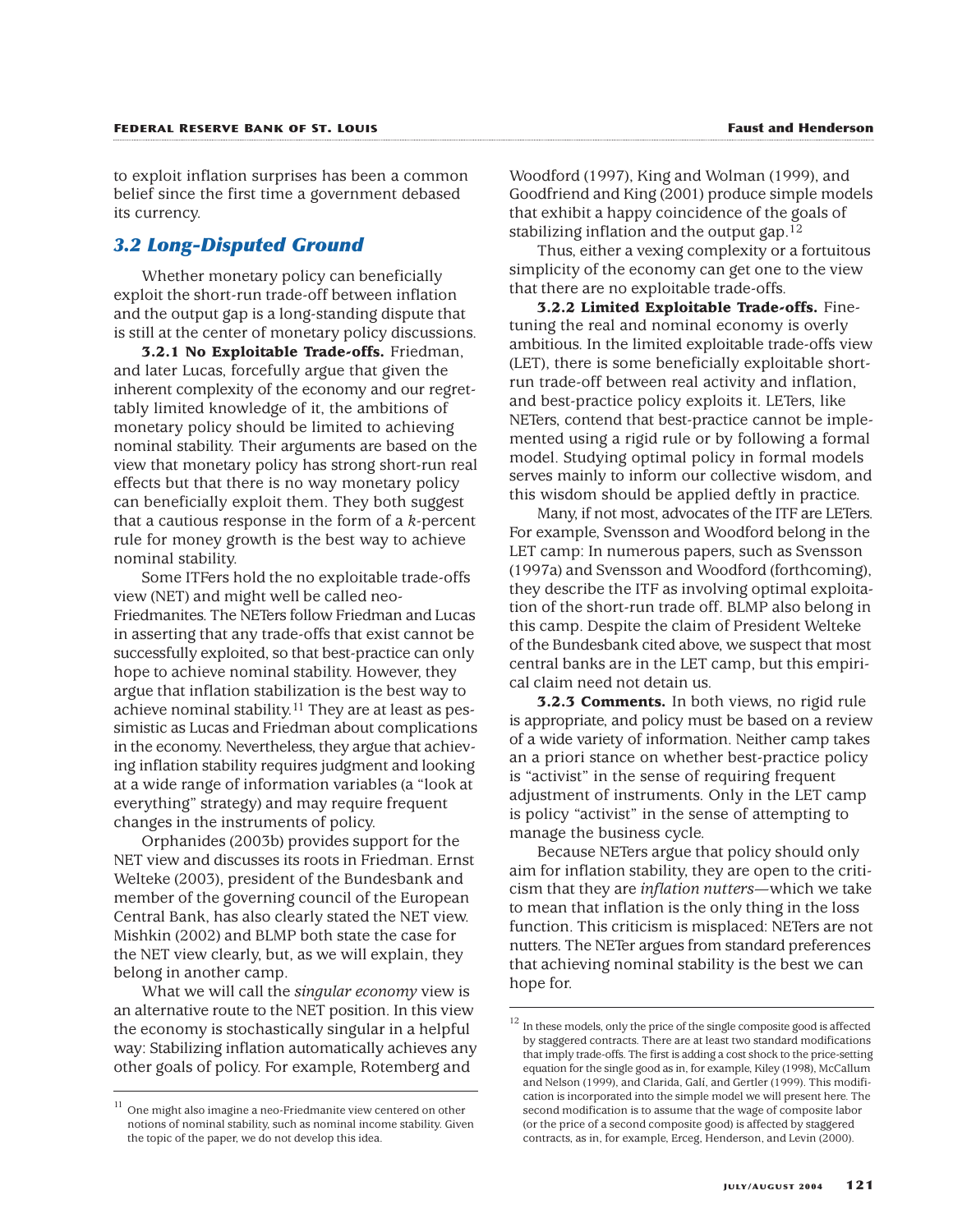While the NET and LET views are distinct, in practice it is sometimes difficult to tell which view various parties take. Several problems emerge. First, some LETers believe that the degree of exploitability is quite low; thus, the views need not be that far apart.

Second, virtually everyone agrees that demand shocks push us toward the *singular economy* perspective. That is, in many standard models, demand shocks temporarily increase the output gap and raise inflation. Thus, smoothing inflation and the gap suggest roughly the same response. While limiting attention to demand shocks does not lead to exact singularity in most models, it certainly reduces the importance of the difference between the NET and LET views.

Supply shocks provide an interesting litmus test for deciding whether one is in the NET or LET camp. Consider a sharp increase in commodity prices. In many standard models, this shock tends to push inflation up and push output below the efficient level.13 Even if one leaves commodity prices out of the inflation measure, there will be indirect upward pressure on inflation. BLMP conclude that "a supply shock that is great enough or that arises from some unanticipated source may justify missing or changing a previously announced inflation target" (p. 35). In our view, this conclusion puts BLMP squarely in the LET camp. Mishkin (2002) makes similar arguments.

One might hope that empirical evidence would resolve this debate. The problem is that the distinction regards trade-offs along the efficient policy frontier. Informally, the LET view suggests that at the optimum the only way to reduce inflation variance is to raise gap variance. The NET view is that, in the face of our profound ignorance, our best guess is that any deviation from the policy of smoothing inflation will increase both inflation and output variance. That is, policy injects variance into the economy with no expected benefit. Both sides agree that many of the significant policy changes we find in the data are movements toward the efficient frontier. Such moves may result in improvements in all aspects of performance.

In the remainder of the paper, we consider economies that have all the features of macro common ground and that are consistent with the LET view. Thus, much of our analysis will be of limited relevance for NETers.

## **4. DOES THE COMMUNICATION POLICY OF THE ITF MAXIMIZE PUBLIC UNDERSTANDING?**

In this section, we begin our assessment of the ITF with the simplest case. We set aside politicaleconomy problems and maintain the view that nothing in the ITF constrains the central bank from implementing the social optimum. Thus, there is no question of whether the ITF delivers good policy. That issue aside, the only remaining question is whether the communication policy of the ITF constitutes a good implementation of transparency. Our core requirements of the ITF give no details about how transparency is to be achieved, so this section also begins our filling in of the details of the ITF. We begin by presenting some arguments in favor of transparency, or as we put it, maximizing public understanding.

#### *4.1 Why Maximize Public Understanding?*

In the recent past, few central banks would have placed heavy emphasis on maximizing public understanding. Moreover, there is no general presumption that increasing common knowledge in society improves welfare. The transparency literature is rife with examples where this is not the case, for example, Faust and Svensson (2001). Indeed, much of the transparency literature can be viewed as a study of when it is and is not optimal for the central bank to surprise the public deliberately. This conventional transparency literature does not address three arguments in favor of clear communication that are stressed by ITF advocates and many other commentators.

First, as Greenspan (2002, p. 6) states, "Openness is an obligation of a central bank in a free and democratic society." A great many conservative and liberal economists have supported this view. Deliberately surprising the public, even for its own good, is not the proper role of a central bank, in this view.

The second reason for clarity is that, as Lucas makes clear, what constitutes optimal policy is inextricably linked with public expectations about policy. The effects of a given policy action are not even defined without a treatment of policy expectations. More recently, discussions of the liquidity trap have reminded us of this point. The liquidity trap case drives the point home because, under certain assumptions, expanding the monetary base

 $^{13}$  Included are models with explicit microeconomic foundations, such as the one used by Aoki (2001).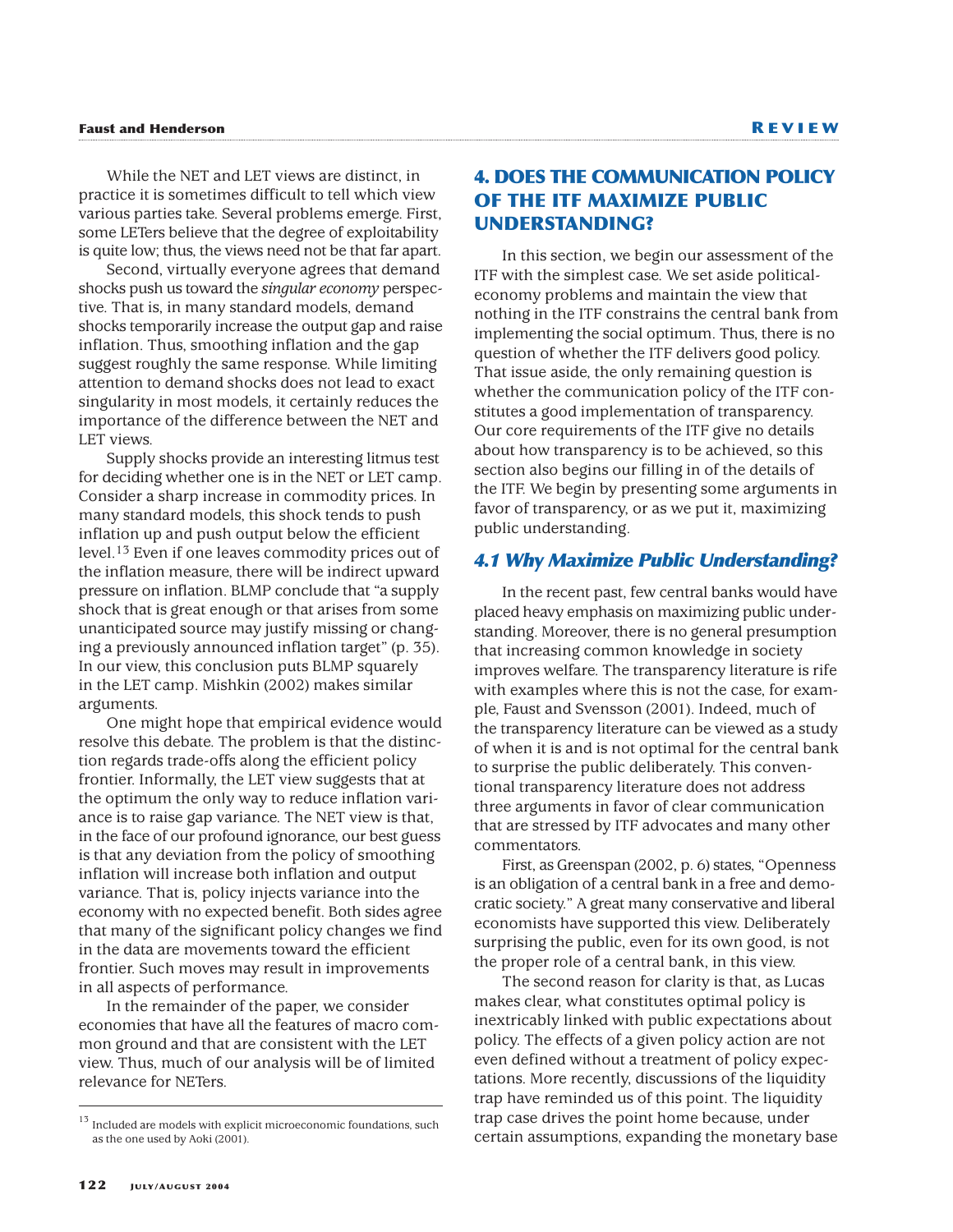in a liquidity trap has no direct effects on the economy.14 Any effects result from changes in expectations.

Lucas argues that, even away from the liquidity trap, both the agent's problem and the central bank's problem in practice are intractable unless the public understands what the central bank is doing. An assumption about public understanding of the future course of policy is a precondition for coherent analysis of current policy.<sup>15</sup>

Accepting the role of expectations in the economy does not imply that central bank communication is important. Instead, Friedman and Lucas both argued for very simple policies that would largely obviate the need for communication. It is when we accept the view that best-practice cannot at this time be codified in a simply communicable way that continuing central bank explanation of actions becomes essential.

The third argument in favor of clear communication is that it may alter incentives in a beneficial way. Many variations of this idea have been studied in the political-economy literature. We argue that ITF advocates have a new channel in mind. This section focuses mainly on more direct benefits of clear communication; incentive effects are dealt with in section 6.

It is useful to note that none of these three reasons for clear communication has received much emphasis in the transparency literature. These may be the most important reasons for transparency in practice, however.

#### *4.2 Our Approach and Model*

Analyzing communication policy is complicated by the interaction between how policy is conducted and how it is communicated. If communication policy actually matters, then there is an interaction between what one should do and what one should say. Here we cut this knot by constructing an example in which we can unambiguously determine what one should do. In particular, we examine a simple model solved under the standard rationalexpectations assumption that all agents fully understand the model and policy. We give the central bank the commitment technology to solve any politicaleconomy problems. In this case, the socially optimal policy is unambiguous.

We then assess whether the ITF communication policy provides the most effective way to describe the conduct of policy. If we added an uninformed agent to the economy, would the ITF communication policy be the best approach to bringing that agent up to speed?

The model we employ has many standard features, and models like it have been used by supporters of the ITF, for example, Svensson (1997a). While it is exceedingly simple, it embodies the common ground described above. In our view, adding the complexity of reality would only tend to magnify the importance of the points we emphasize.

The model starts with the policymaker's loss function, which is the standard expected discounted sum of period losses conditional on available information:

$$
(1)
$$

$$
\mathcal{L}_t = \frac{1}{2} \mathcal{E}_t \bigg( \sum_{j=0}^{\infty} \beta^j \ell_{t+j} \bigg),
$$
  

$$
\ell_{t+j} = \big( \pi_{t+j} - \pi^* \big)^2 + \lambda \big( y_{t+j} - y^P - \kappa \big)^2,
$$

where  $\mathcal{E}_t$  is the operator giving expectations conditional on time *t* information,  $\ell_{t+j}$  is the period loss at time  $t+j$ , and  $0 < \beta < 1$  is the policymaker's discount factor. The symbols  $y_{t+j}$  and  $\pi_{t+j}$  represent the logarithms of output and gross inflation, respectively;  $\pi^*$  is the bliss value for inflation;  $y^P$  is flexible-price output, which we refer to as potential output; and  $y^*$  =  $y^P$  +  $\kappa$  is the bliss level of output. We set  $\kappa \neq 0$ as in the time-consistency literature to allow for the fact that the central bank may aim for output above potential due to political pressure or for some reason associated with economic distortions. The output gap is defined as actual output minus potential  $(y_{t+j} - y^P)$ .

The policymaker minimizes the loss function subject to the Phillips curve, <sup>16</sup>

(2) 
$$
\pi_{t+j} - \overline{\pi} = \phi \left( \pi_{t+j-1} - \overline{\pi} \right) + (1 - \phi) \beta \left( \pi_{t+j+1|t} - \overline{\pi} \right) + \alpha \left( y_{t+j} - y^P \right) + \varepsilon_{t+j},
$$

where  $\bar{\pi}$  is the unconditional mean of inflation. Deviations of inflation from its unconditional mean at time *t*+*j* depend positively on both past and

 $14$  For one discussion of the liquidity trap situation and references to many more, see Clouse et al. (2003).

 $15$  A recent confirmation that central bank talk matters is provided by Kohn and Sack (2003).

 $^{16}$  Using Phillips curves that include both lagged and expected future inflation is common practice; the exact specification in equation (2) is used in Clarida, Galí, and Gertler (1999). One way of arriving at this Phillips curve (2) is to assume that inflation rates are set in Calvo-type contracts and that the inflation rates of agents who do not get to reset prices in the current period are indexed to the unconditional mean of inflation.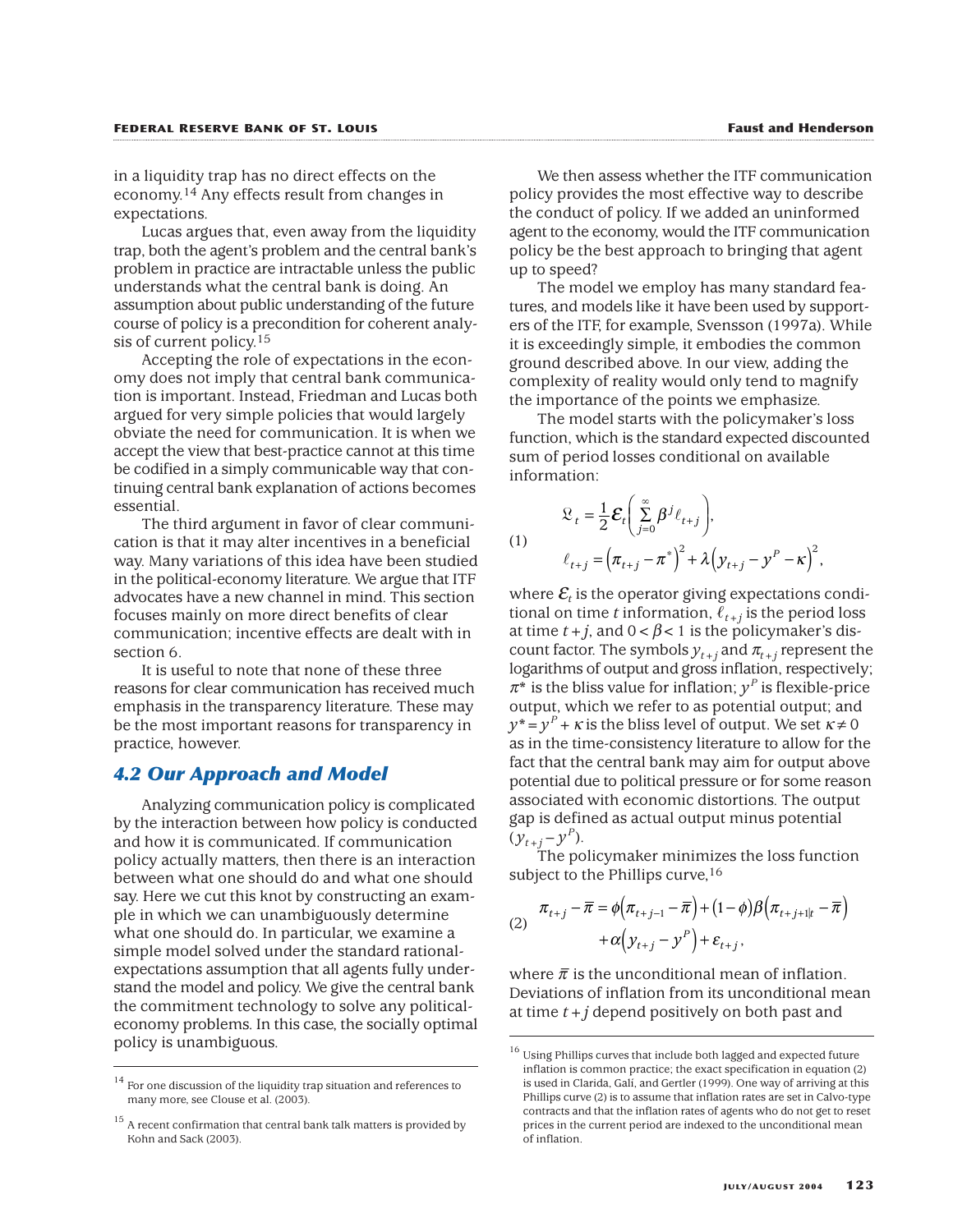expected future deviations, the output gap, and an i.i.d. normal cost shock,  $\varepsilon_t$ . The symbol  $x_{t+1|t}$  represents the expected value of  $x$  at time  $t + j$  conditional on information available at time *t*.

The Phillips curve, (2), reflects two features of the common ground. First, there is no trade-off between mean inflation and any other mean or variance.<sup>17</sup> This feature implies that the mean inflation rate can be set independent of other considerations in the model. In a more realistic model, there might be a link between, say, the mean and variance of inflation, but so long as the relation is generally positive this does not change the argument that low inflation can be chosen without regard to other goals.<sup>18</sup>

Second, there is a short-run trade-off between inflation and the output gap, and as we shall see, this trade-off is exploitable. The trade-off could be made fuzzier in various ways, but doing so would not alter the implications we emphasize.

## *4.3 Optimal Policy in a Backward-Looking Version*

We use two special cases of the model to illustrate different features of interest.19 Here, we consider a backward-looking version of the model in which there is no wedge between potential and desired output  $(K=0)$  and current inflation depends on lagged inflation but not on expected future inflation ( $\phi$  = 1). Under these assumptions, the model generates no inflation bias and, under optimal commitment policy, both the output gap and inflation follow autoregressive processes $20$ :

(3) 
$$
\pi_{t+j} - \pi^* = \Lambda \Big( \pi_{t+j-1} - \pi^* \Big) + \Lambda \varepsilon_{t+j}, 0 < \Lambda < 1
$$

(4) 
$$
y_{t+j} - y^P = \frac{\Lambda - 1}{\alpha} \left( \pi_{t+j-1} - \pi^* \right) - \frac{\Lambda - 1}{\alpha} \varepsilon_{t+j},
$$

where the parameter  $\Lambda$  is defined in the appendix. These processes have the following implications that we will use in our discussion:

<sup>20</sup> All derivations are in the appendix.

- 1. Both inflation and the output gap are covariance-stationary, Gaussian time-series processes.
- 2. The unconditional expectation of inflation is the target value,  $\mathcal{E} \pi_{t+j}$  =  $\pi^*$  .
- 3. Conditional inflation expectations are described by  $\pi_{t+j|t} = \pi^* + \Lambda^j(\pi_t - \pi^*)$ .
- 4. There is an optimal balancing of output gap and inflation variance.

Implications like these are very general given the features of the common ground and the LET view.

## *4.4 Strengths of the ITF Communication Framework: Transparency and Anchoring*

Under the assumption that the central bank implements the socially optimal policy as we have derived it, we can now ask whether several usual features of the ITF represent an effective way to communicate best-practice. As stated in the introduction, the first goal of best-practice is to get mean inflation right. In the model, we have that

(5) 
$$
\lim_{j \to \infty} \pi_{t+j|t} = \pi^*,
$$

so it is clearly appropriate to announce a long-run inflation target. Explanation of the behavior of inflation relative to the target is the centerpiece of ITF communication policy. A primary objective of the ITF is to anchor long-run inflation expectations, and the policy leaves little room for misunderstanding this objective. Thus, the ITF communication policy is arguably extremely successful in communicating about the first goal of monetary policy.

## *4.5 Room for Improvement: The Balance of Multiple Goals*

In this section, we argue that the primary shortcoming of the ITF communication policy is that it does not explain clearly the roles and balance of multiple goals. Indeed, we argue that the ITF as implemented often involves elements that are literally inconsistent with best-practice policy and, in any case, obfuscates some basic issues.

To begin discussion, we list some usual features of the framework that we find problematic. It is often a feature of the ITF, as advocated and practiced, that one or more fixed horizons are associated with the inflation target. This practice is literally inconsistent with optimization. For example, the results above imply that

 $17$  This property can be confirmed by taking the unconditional expectation of the Phillips curve.

<sup>&</sup>lt;sup>18</sup> Of course, there could be conflict among various low rates, as the bliss points for the mean and variance need not coincide.

Analyzing the general model might be nicer in some respects, but would be unduly complicated given our very limited ambitions. Both Clarida, Galí, and Gertler (1999) and Svensson (2003) consider backwardand forward-looking versions separately.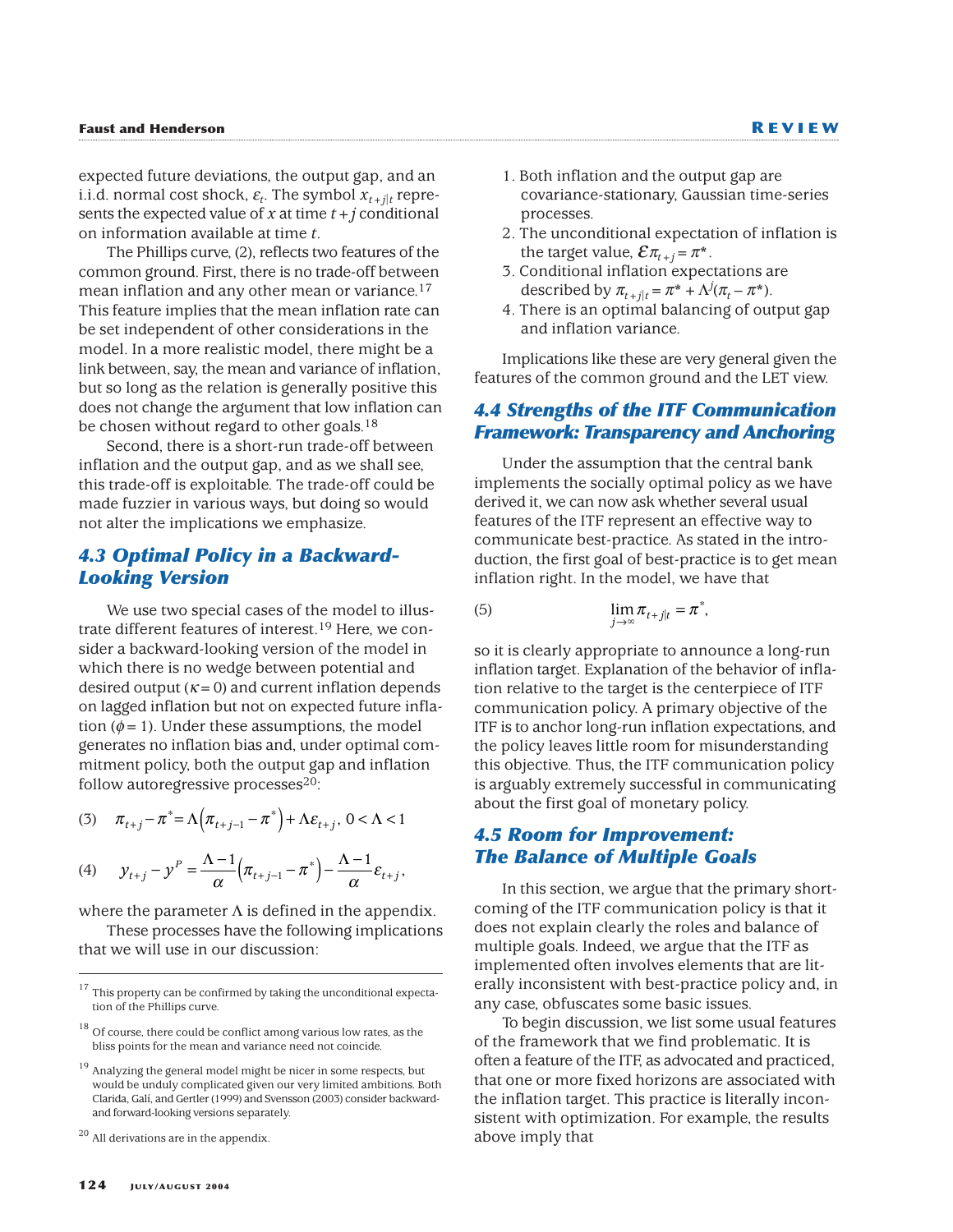$$
(6) \t\t \pi_{t+j|t} \neq \pi^* \t j \ge 0
$$

with probability 1, and that with certainty we will face times, *t*, at which,

$$
(7) \qquad |\pi_{t+j|t} - \pi^*| > \varepsilon > 0 \qquad j \ge 0
$$

for any  $\varepsilon$ . That is, under best-practice, there will be times when the expectation of inflation at any horizon remains far from any target or target range.

Choosing a fixed horizon at which the inflation forecast must be consistent with the target in some sense can be thought of as an approximation to optimization. In particular, under full optimization we can pick a horizon  $h$ , a small probability  $\varepsilon$ , and a margin of error  $\theta$  such that

(8) 
$$
\text{pr}(|\pi_{t+h|t} - \pi^*| < \theta) = \text{pr}(\pi_{t+h|t} \in \pi^* \pm \theta) = 1 - \varepsilon.
$$

That is, at the horizon *h*, the forecast of inflation is in a small neighborhood of  $\pi^*$  most of the time. Thus, choosing a fixed horizon for meeting the inflation target seems like a sensible approximation. We take up the costs and benefits of approximation in the next section. For now, we note that choosing a fixed horizon is not an accurate description of fully optimal policy.

Some central banks state target ranges for inflation. It is not clear how to interpret these ranges. Does a central bank aim to be inside its announced range all the time? Under best-practice, should it?

In our example, there is an interpretation of the term "target range" that is consistent with bestpractice. As is clear from equation (8), the central bank can view the target range as a confidence interval and relate the width of the range to the probability that inflation (or its forecast at the relevant horizon) will be in the range.<sup>21</sup> Under this interpretation, a target range is purely descriptive in that it states that inflation will be within the range  $\pi^* + \theta$ most of the time. This interpretation of the target range is subtle, and we suspect not the predominant one.

There is a contrasting interpretation that is not consistent with best-practice. Under this interpretation, the central bank wants inflation to be inside the range at all times, but control errors might cause it to wander out at times. This interpretation is not consistent with best-practice in the example. There is no control error in our example—if there were,

 $\theta$  associated with a given  $\varepsilon$  would be larger. Under best-practice, the central bank deliberately sets inflation outside any given interval at times. When evaluating policy, no incident of inflation crossing the boundary is evidence of central bank misbehavior; only excessive frequency of being outside the interval constitutes such evidence.

A key test as to whether the range is properly understood as a confidence interval is that under best-practice excessive frequency of being inside the range is also evidence of misbehavior. It should seem equally natural to punish the central bank for being inside the range too often as for being outside the range. In the LET view, no matter how limited one thinks the limited exploitability is, it remains the case that excessive smoothness and excessive volatility of inflation are equally costly at the margin in equilibrium. As BLMP document, some of the problems with target ranges we are pointing to have been observed in practice.

Next we note that the long-run inflation goal is often said to be preeminent in some sense in the ITF framework.22 While the intention here may seem clear enough, we do not understand what it means formally.

Given the common ground we are accepting, it is true that there is no trade-off between setting the mean of inflation at  $\pi^*$  and any other goal of policy. There is no long-run trade-off; the mean of inflation has no implications for other choices. Thus, the same policy is obtained if inflation is the preeminent longrun goal or if setting the gap equal to zero is the preeminent long-run goal.

Most crucially, we can arbitrarily rank the preeminence of long-run goals only if we are talking strictly about the mean of inflation. Generally, the preeminence statement is linked in some way to *price stability*. To the extent that *stability* is interpreted in a natural way as having something to do with the variability of prices and inflation, any statement of preeminence is the antithesis of the key feature of optimal policy—the notion that optimization implies an optimal marginal rate of exchange between stability of prices and stability of the gap.

<sup>&</sup>lt;sup>21</sup> The central bank can choose a probability,  $\varepsilon$ , and derive the width of the range,  $\theta$ , or pick a width and derive the probability.

 $^{22}$  For example, the Reserve Bank of New Zealand's 2002 Policy Targets Agreement states that "[i]n pursuing its price stability objective, the Bank shall seek to avoid unnecessary instability in output, interest rates and the exchange rate." The Bank of England Act charges the bank "(a) to maintain price stability, and (b) subject to that, to support the economic policy of Her Majesty's Government, including its objectives for growth and employment." There is similar language for the Swedish National Bank, as confirmed by Heikensten and Vredin (2002).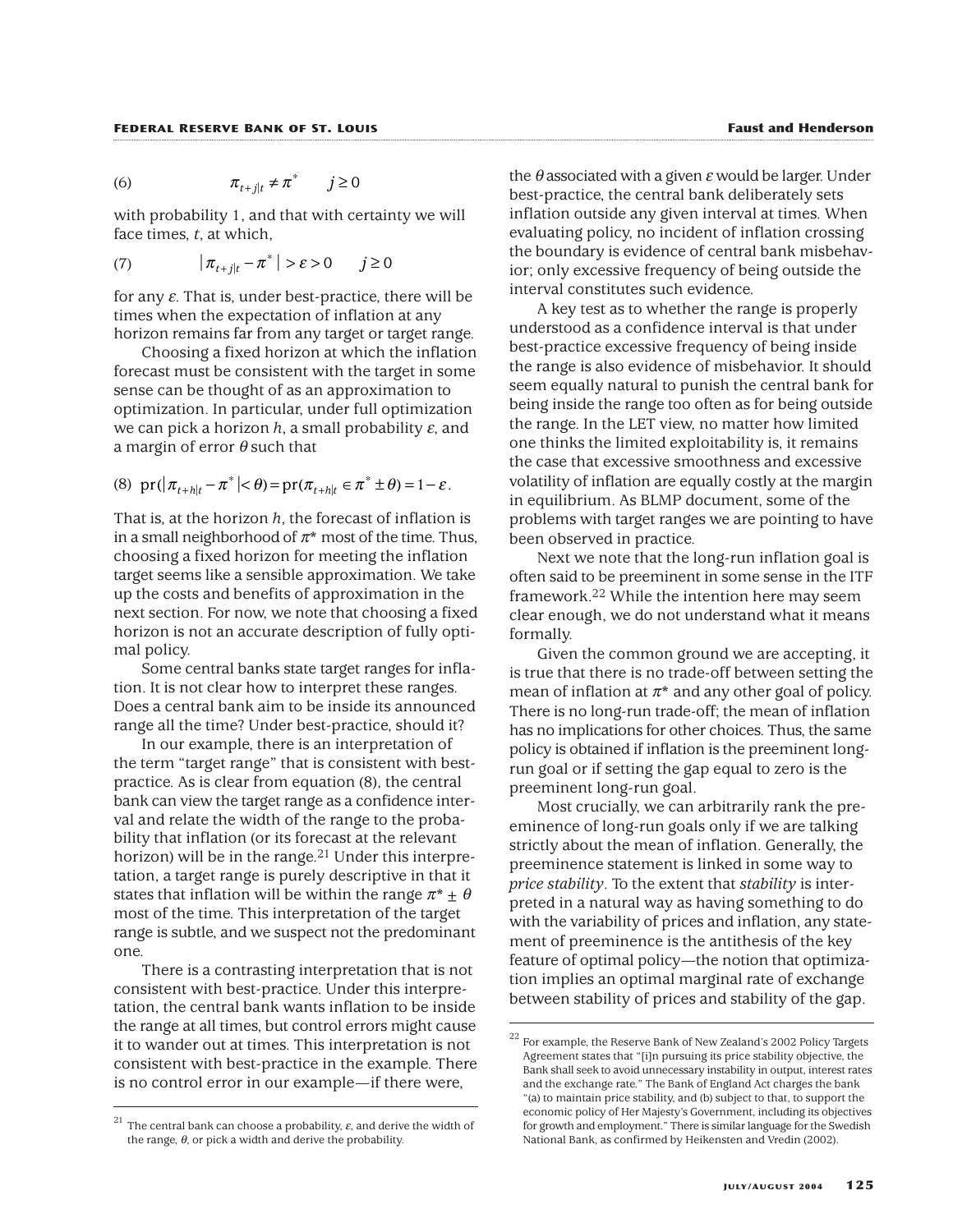Here is the essence of our argument so far. Monetary policy in the LET view involves conflicting goals. The mean inflation goal may reside outside this conflict, but any discussion of stability of prices or inflation must inevitably raise issues of other goals. We argue that several aspects of the ITF as practiced do not provide a natural and straightforward framework for communicating this fact. We now consider various ways other goals are accommodated.

One approach to balancing multiple goals is to state a target range for inflation that is assumed to give the central bank wiggle room to consider other goals. In practice, things have arguably worked this way. We return to the primary question of this section: Is *wiggle room* the most effective way to communicate optimization with multiple conflicting goals? In our view, this way of communicating can clearly work, but is not the height of pedagogy. $2<sup>3</sup>$ 

Escape clauses are another alternative. Every framework will surely need the equivalent of escape clauses. There will be events sufficiently peculiar from the standpoint of what was foreseeable at the time the framework was conceived that briefly abandoning the framework will be necessary. Still, taking account of the role of other goals through escape clauses is surely not fully transparent.

Finally, Svensson (1997a) has argued that in a quadratic optimization framework like the one in our simple example, we can view optimal policy as targeting the forecast of inflation, with consideration of the gap incorporated by allowing it to affect the horizon at which one wants the forecast to hit the target. Mishkin (2002) argues for this approach and some ITF banks use this sort of rhetoric. This approach is consistent with optimization. Formally, it will be true under optimal policy that at each point in time, *t*, there is a shortest horizon, *h*, such that

$$
(9) \t\t\t |\pi_{t+h|t} - \pi^*| < \theta
$$

for a given θ. Thus, in each period an *h* could be announced.

If we were teaching this optimization process to an undergraduate or to the marginal agent added to the model, is this the most natural way? We have a linear-quadratic optimization with two conflicting goals and one instrument. The two goals of optimization are to get the mean right and to balance variability of inflation against variability of the gap. It seems strained, at best, to describe the optimization process in terms of a target for one variable and adjusting the horizon to take account of the other. This description fundamentally obfuscates the trade-off in question.

In this section, we have tried to make a simple point that many people find obvious. The ITF communication policy is tilted heavily toward emphasis on stabilizing inflation. Several usual features give inflation a role that is literally inconsistent with optimization in the LET perspective. Thus, in our view the communication policy of the ITF is not the best-practice way of maximizing public understanding.

## **5. SIMPLIFICATION AND APPROXIMATION**

We have followed major advocates in interpreting the ITF as allowing the central bank to follow the socially optimal policy. Using this interpretation in a conventional LET-view model, we find that a dissonance arises between policy and the standard communication approach followed by the ITF. Perhaps we are being too literal: It may be that policy, or the communication of policy, is deliberately intended to be some sort of approximation of optimal behavior. These simplifications may be optimal in some broader perspective: Perhaps there is some unmodeled *simplicity* constraint on either communication or policy itself that we have not captured. At some level, there surely are such constraints, so this possibility deserves serious treatment.

## *5.1 Simplicity-Constrained Policy*

Perhaps policy behavior is subject to a simplicity constraint that causes policymakers to follow ruleof-thumb-like policy. From where would such a constraint arise? The standard justification is that it arises from some need for ease of monitoring. Thus, a bank with a severe credibility problem might find that the credibility benefits of a rule that is trivial to monitor outweigh the costs. Fixed exchange rates are often justified in this way both in theory and practice (Atkeson and Kehoe, 2002).<sup>24</sup> The arguments

 $^{23}$  Faust and Svensson (2001) present an example in which inflation fluctuates narrowly around the optimum value, but due to lack of transparency about the nature of other goals the economy is significantly more volatile than under full transparency.

 $24$  We are dealing here with the case in which the simplicity constraint binds in the sense that the central bank deviates from the policy that is best on standard macro-stabilization grounds. Thus, we are distinguishing this case from the one in which simple rules are best, even from a pure stabilization standpoint. For example, Friedman argued that a *k* percent rule is optimal due to our profound ignorance. Others have argued that simple rules may be optimal, or nearly so, from the standpoint of robustness (Levin and Williams, 2003).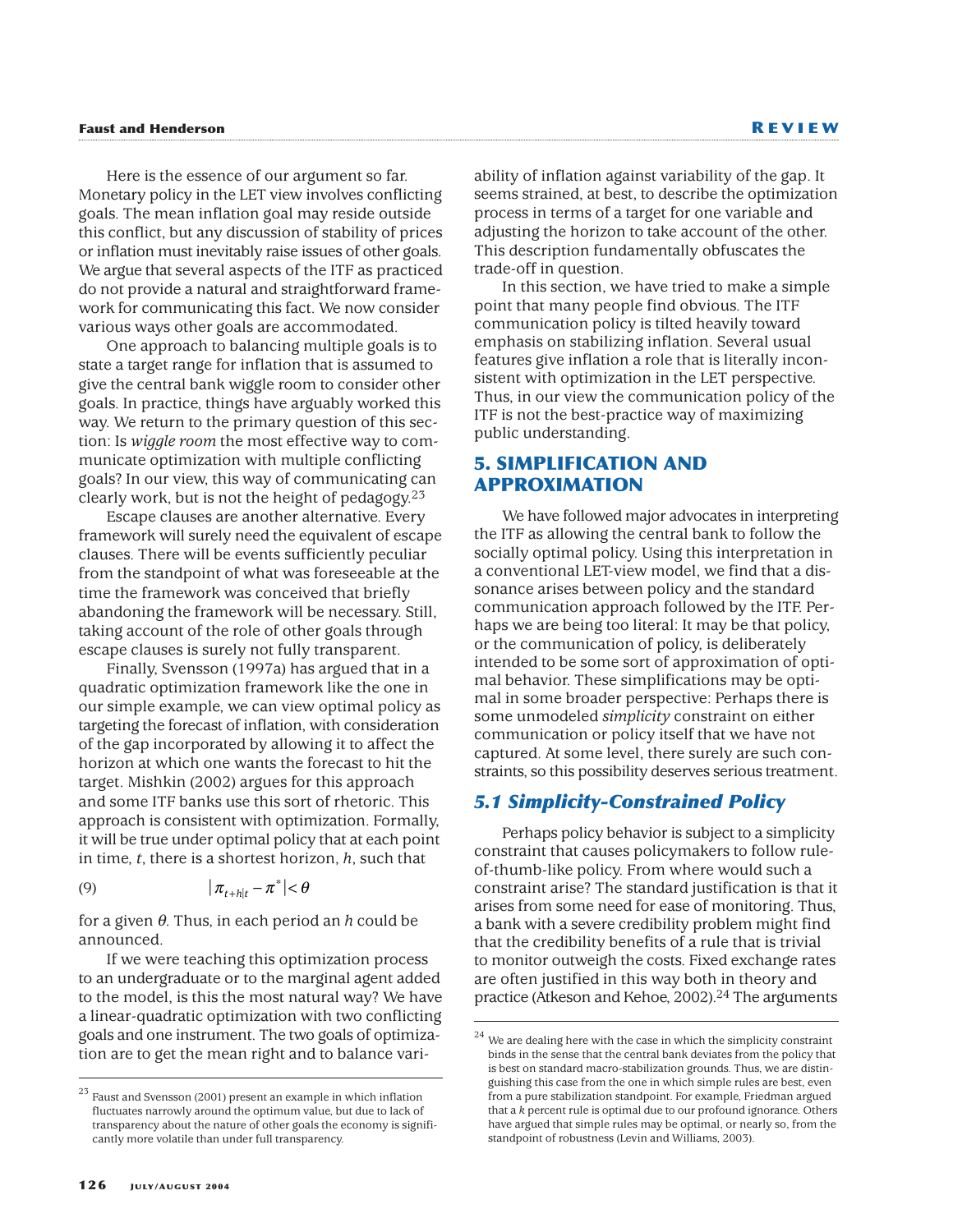for a simplicity constraint in extreme cases are familiar.

Regarding the advanced economies that are the focus here, we make two points. First, if the ITF requires deviating from the optimal policy on economic grounds, then proper evaluation of the ITF requires a clear statement of the deviations required. In this case, we need to go back to the macromodel horse races to evaluate the costs of the deviations and attempt to weigh these costs against the benefits of simplicity. Second, as we argue next, even when banks assert that policy is constrained in this way, it often turns out that only communication is actually constrained.

## *5.2 Optimal Policy/Simplicity-Constrained Communication*

We have generally treated the problematic elements of the ITF as constraining communication, not policy behavior. In practice, public communication requires some simplification, and as economists, we naturally think of simplification in terms of an approximation that is adequate so long as variables stay near some mean or steady-state values. The problems with ITF communication listed above will probably be minor so long as inflation and the gap stay near the steady-state values.

We believe that use of a communication policy simplified in this way is dangerous. As we get further from the steady state, the appropriateness of the simplified framework diminishes. Of course, since these conditions are observed infrequently, uncertainty on the part of the public about the central bank's policy is greatest at these times. Further, the conflict in society over the proper short-run policy becomes more intense as we move away from the steady state.25 Thus, the simplified communication works best when it is least needed and tends to break down when it is most needed.

If any ITF banks are following this course, they are on a well-trodden path. Central banks have regularly adopted rule-of-thumb communication devices that function well during *normal* times and then scrambled to wean the public from these rules (or adjust and qualify the rules) when times became more challenging.

Intermediate money targeting illustrates this claim. It provided a framework for the conduct and communication of policy. Although it was not necessarily presented this way at the outset, intermediate targeting was a simplifying approach that was viewed as ex ante suboptimal on stabilization grounds.26 Under such a system, there inevitably comes a time when the best judgments about how to run policy conflict with the direction dictated by the intermediate target.

The central bank must then choose between running policy it believes to be suboptimal or running policy inconsistent with the framework it typically uses in communication. In practice, banks generally chose the latter option. Thus, the Fed regularly redefined the target, redefined the target variable, and simply ignored the deviation of the target variable from target. Similarly, some have argued that the Bundesbank was an implicit inflation targeter and ignored the intermediate money target when it appeared inconsistent with inflation objectives.27 We are not at all critical of this solution: These banks probably made the right choice in deviating from the communication policy rather than from best policy.

This case illustrates that adopting simplified communication approaches need not actually simplify anything.28 Such communication works fine in easy times. In challenging times, a dissonance arises between the simple communication framework and the course of policy, generating a certain degree of turmoil and confusion.

## *5.3 Must the Public Have a Simple Yardstick?*

One virtue of the problematic ITF features that we discuss is that they give the public a simple yardstick by which to judge policy. Given lexicographic preferences over inflation and other goals, an inflation target range, and a fixed horizon, inflation targeting becomes very easy to monitor. One simply checks whether the inflation forecast is at the target at the specified horizon.

 $25$  For example, for the quadratic loss function used in the model,  $\partial (\pi_t - \pi^*)^2/\partial \pi_t$  and  $\partial (\gamma_t - y^P)^2/\partial \pi_t$  both rise as  $\pi_t$  and  $\gamma_t$  move from the steady state.

 $^{26}$  Intermediate targeting is inherently suboptimal so long as the word intermediate is not superfluous. Svensson (1999) has derived the conditions under which an intermediate target is "ideal," and this, by definition, is when there is no (observable implication of the) distinction between the intermediate and ultimate goal. When intermediate money targeting was adopted, no one claimed that money was "ideal."

 $27$  See, for example, Svensson (1999) and Romer and Romer (2000).

 $28$  The Fed's recent experience with the bias in the directive arguably provides another example.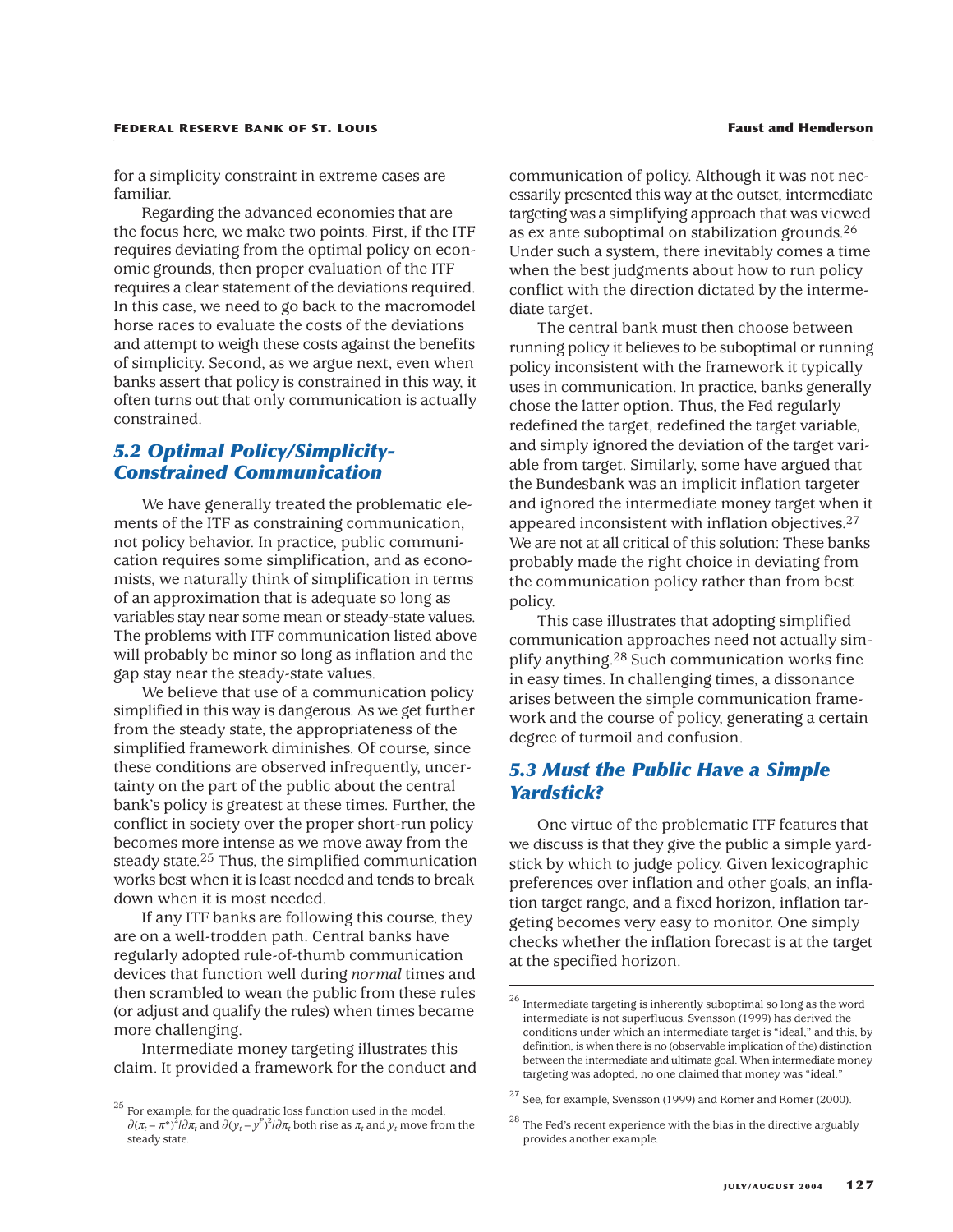The virtue of this yardstick is ease of use; the problem is that it is the wrong yardstick. From Heikensten and Vredin (2002), it seems that the Swedish National Bank (hereafter Riksbank) may have come closest to explicitly advocating that the public think of policy using such a simple rule of thumb. Recently policy pursued by the bank has deviated from this rule of thumb, perhaps illustrating to some extent the sort of communication problem we raise.29

Despite such examples, it is explicit or implicit in many discussions that ease of monitoring demands that the public be given a yardstick for measuring policy that is relatively straightforward to use. We believe that Fed policy over the past 15 years provides a counterexample. Arguably, one of the most notable aspects of Federal Reserve policy in the Greenspan era has been the fact that the Fed has resisted the temptation to characterize policy in terms of some simplified, and thereby inherently suboptimal, framework. The Fed has demonstrated that one can run policy with at least reasonable success without placing constraints on policy or communication that are thought ex ante to be suboptimal on economic grounds.

The Fed's approach in this period is at times viewed with alarm and/or suspicion. Svensson (2003) argues that failure to adopt the ITF is a smokescreen that allows the FOMC freedom to secretly change its goals. Others argue that a concrete goal is essential for accountability.

These arguments may be correct, but they have been selectively applied. The second major goal of policy in the LET view is stabilizing the gap. It has become conventional wisdom that the gap is sufficiently difficult to measure and that communicating a concrete goal for any particular measure of the gap would be problematic. This view is taken as adequate justification for not reporting a concrete goal for a gap measure. Let us set aside for a moment the factual question of whether difficulties in measuring the gap are different in kind or only in degree from those in measuring inflation.

Even acknowledging measurement problems, one must surely echo Svensson in asking whether these problems might be used as a smokescreen, allowing a central bank to shift its preferences about output stabilization.30 Further, one must ask how the central bank could possibly attain credibility and accountability on the gap goals without a concrete gap goal. These issues are no less pressing in the case of real stability than in the case of inflation stability.

In practice, we suspect that ITF advocates are comfortable with the view that credibility and accountability regarding real stability responsibilities can be attained through vigorous central bank communication. By the same token, we argue that it is, at the very least, an open question whether accountability and credibility regarding inflation necessitate adopting a simple yardstick that is suboptimal in the sense we have been describing.

# **6. POLITICAL-ECONOMY PROBLEMS AND THE ITF COMMUNICATION POLICY**

ITF advocates contend that central bank communication can solve political-economy problems. In our view, this is the least well-analyzed claim of ITF advocates. In this section we describe the communication channel emphasized by ITFers and show how existing tools can be employed to analyze it. We ultimately conclude that use of this channel can play a role in getting the mean of inflation right, but seems as likely to complicate as to facilitate achieving the appropriate balance between inflation and output stability.

# *6.1 The Communication Channel*

The basic idea behind the ITF communication channel is that people dislike exposure of their intentional trickery, honest mistakes, or incompetence. If this is so, then public promises carry their own enforcement mechanism based on policymaker aversion to criticism. The ITF is designed to make better use of this channel by requiring public statement of goals and then public reports about progress on the goals. As BLMP (p. 25) argue,

To the extent that the central bank governors dislike admitting publicly that they may miss their long-run inflation targets (or, alternatively, to the extent that they dislike having their inflation projections criticized as biased or manipulated), the existence of an inflationtargeting framework provides an incentive for the central bank to limit its short-run opportunism.

For a discussion of the Riksbank's policy during this period, see Sveriges Riksbank (2003).

 $30$  Faust and Svensson (2001) show that even modest variations in this regard can be costly.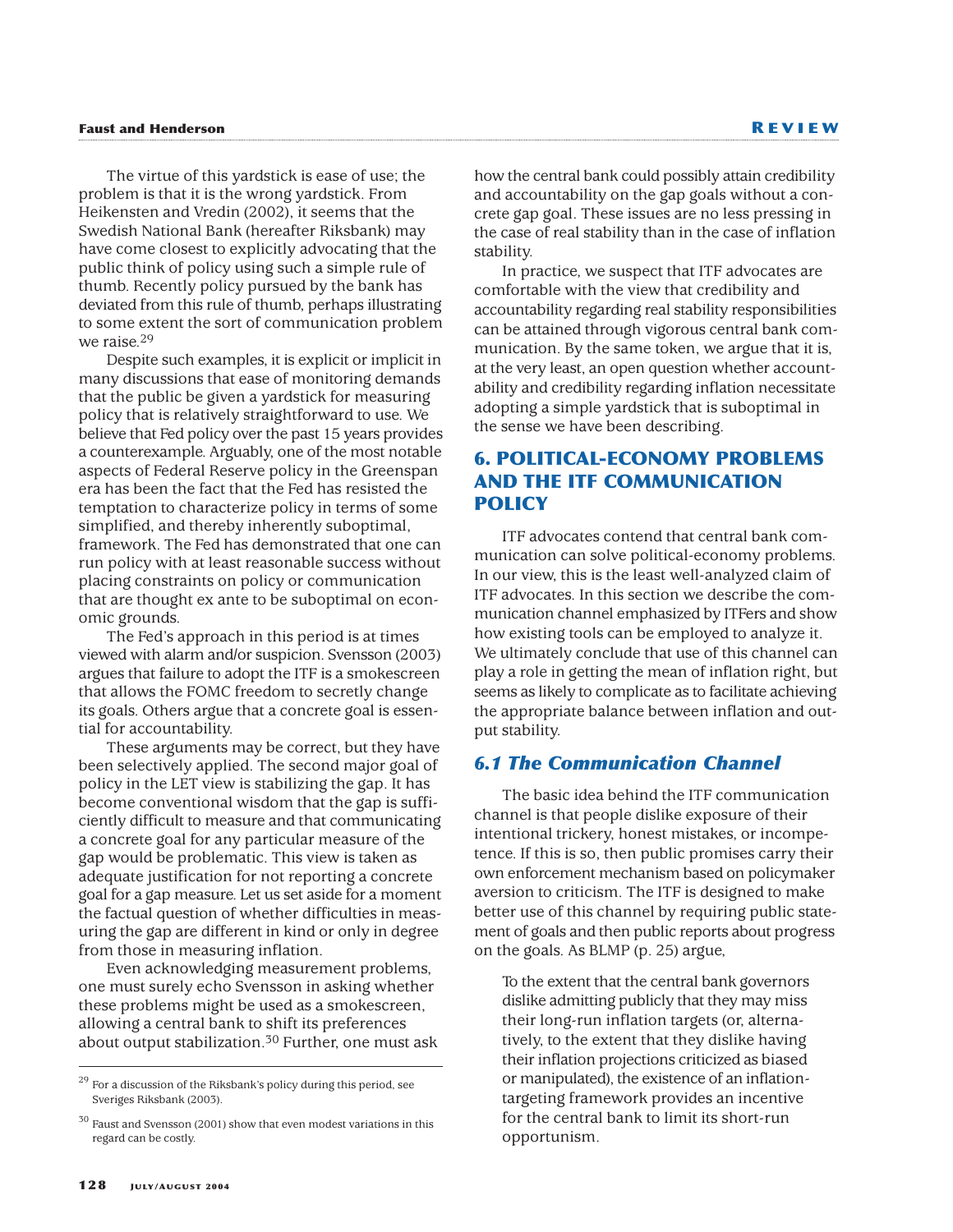Svensson (1999, p. 663) is more emphatic:

I believe it fair to say that never before in monetary history has an incentive system been set up with such strong incentives for optimal monetary policy decisions.

In more formal terms, the communication channel invokes terms in the central banker loss function—associated with, say, honesty and aversion to criticism—that have often been ignored.<sup>31</sup>

The ITFers' argument here seems consonant with two alternative views about political-economy problems. Blinder (1998) and McCallum (1997) argue that the time-consistency literature simply misses the point. According to McCallum, knowing about the commitment policy, central bankers would "just do it." The ITF communication policy might be seen as an attempt to increase the probability of this outcome. Friedman has a different take on central bankers' loss functions:

From revealed preference [as revealed in central bank communication], I suspect that by far and away the two most important variables in their [Federal Reserve policymakers'] loss function are avoiding accountability on the one hand and achieving public prestige on the other. (quoted in Fischer, 1990, footnote 52)

Whether or not one subscribes to such an uncomplimentary view, why not design a framework to constructively exploit motives such as a desire for prestige?

We readily accept the ITF premise that the threat of public criticism affects the incentives of the central bank and thereby the course of policy. We take the view (perhaps following Blinder and McCallum) that, in normal times and with first-rate policymakers, this channel may not be of great importance. These

policymakers will "just do" the right thing, as they see it, largely independent of public accolade or criticism. In the spirit of preparing the roof for rainy days, however, we consider the case when a weaker or more *political* board is in place.

## *6.2 Solving Political-Economy Problems Using Special Loss Functions*

The communication channel involves terms in the loss function representing aversion to criticism that are usually neglected. Fortunately, the literature provides tools for studying solutions to politicaleconomy problems using special loss functions. Rogoff (1985) considers simply picking a "conservative" central banker, one with a loss function that embodies greater aversion to inflation than the true social loss function. This approach generates a trade-off: Excess aversion to inflation lowers mean inflation, but it causes inflation to be smoother and the output gap to be more variable than is optimal. Melitz (1988) and Obstfeld (1996) make use of terms in the loss function embodying "political costs" associated with breaking a pledge to keep the exchange rate fixed. They, too, generate a trade-off between reducing inflation bias and achieving stabilization objectives. Calling attention to this possible trade-off is one of the main contributions of the timeconsistency literature.32 Canzoneri, Nolan, and Yates (1997) provide examples in which taking advantage of "political cost" terms generates more complicated trade-offs. These papers all consider intuitively appealing, but ad hoc, loss functions.

In contrast, Walsh (1995) and Persson and Tabellini (1993) show how one can derive a loss function that completely eliminates the inflation bias problem without introducing stabilization costs. They discuss how this structure of loss might be induced using performance contracts for policymakers. More recently, Lockwood, Miller, and Zhang (1995), Svensson (1997b), and Svensson and Woodford (forthcoming) construct loss functions that eliminate both inflation and stabilization biases in models like ours. The basic approach in all these studies is to amend the policymaker loss function in such a way that the implied first-order conditions under discretion give rise to the same policy as under commitment.

 $^\mathrm{31}$  The conventional literature has examined several channels through which talk by the central bank could alter equilibrium outcomes. For example, it could lead to the cheap-talk equilibrium of Stein (1989), facilitate coordination on the best of the many equilibria of a monetary policy game as shown by Barro and Gordon (1983), or beneficially expand the set of equilibria as illustrated by Atkeson and Kehoe (2002). ITF advocates have in mind something much simpler—although formalization could involve elements like those discussed above. The communication channel as described here has a family resemblance to what Barro and Gordon called reputational equilibria in which the public might raise its expectation of future inflation in order to "punish" the misdeeds of the central bank. Technically, the important distinctions here are that the disutility from the punishment falls directly on the central bankers, involves no costs to the public, and is automatically attached to failure to deliver on "promises."

 $^{32}$  Canzoneri (1985) also calls attention to such a trade-off. In his paper, the trade-off arises because of the imposition of an additional constraint on the policymaker, a requirement to achieve an average value for the money supply, not because of a special policymaker loss function.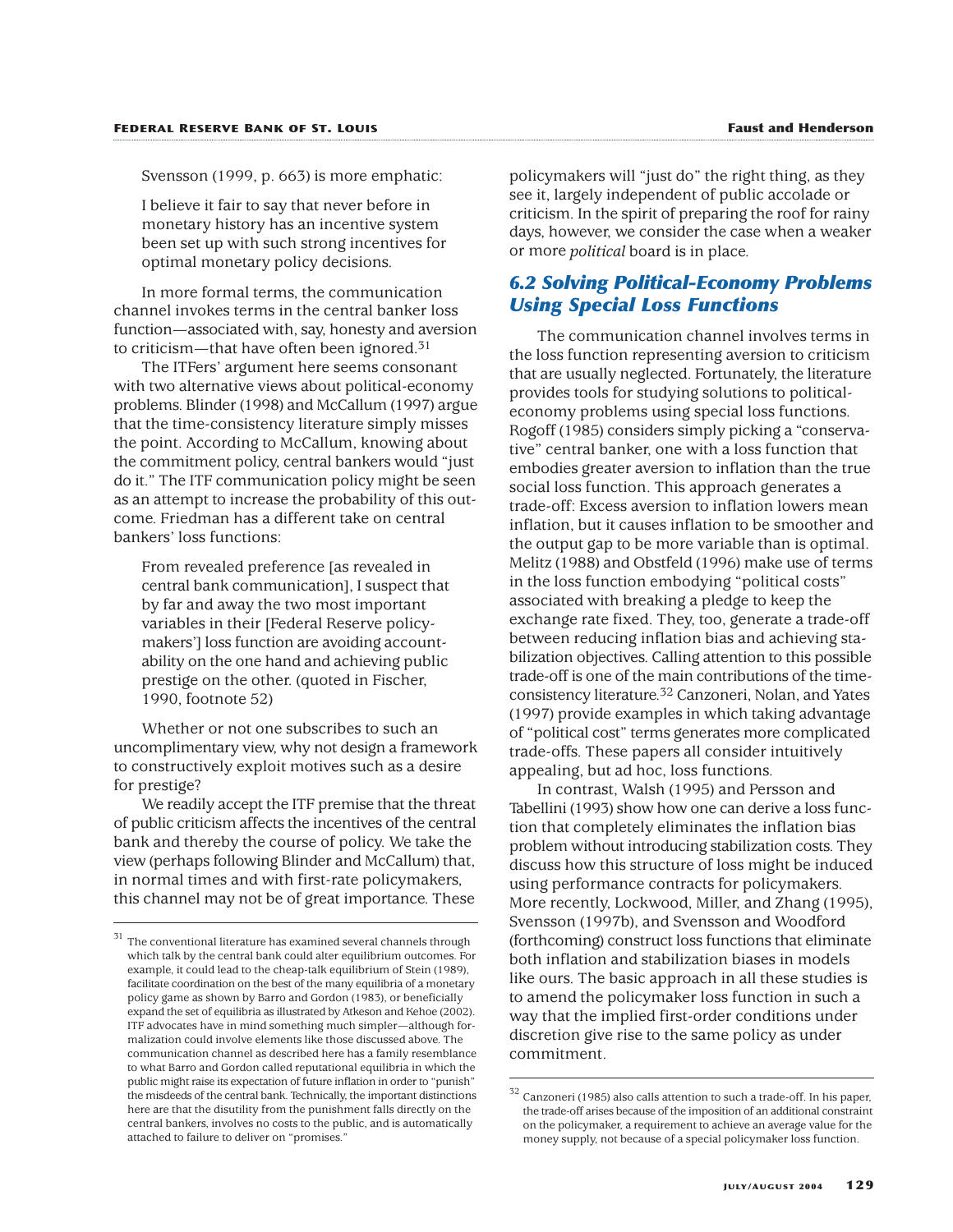#### *6.3 A Formal Example*

Here we use a forward-looking version of our simple model to illustrate how amending the loss function can eliminate inflation bias and stabilization bias. In this version, we assume that current inflation depends on expected future, but not lagged, inflation ( $\phi$  = 0) and that target output exceeds potential  $(K > 0)$ . For simplicity, we assume that there is a single random shock in period  $t$  ( $\varepsilon_t \neq 0$ ,  $\varepsilon_j = 0, j \neq t$ ). Under commitment, the policymaker can affect inflation at *t* and expected inflation in all future periods. Therefore, it can smooth adjustment to the shock over multiple periods. In future periods, the policymaker has an incentive to renege but is locked in by commitment. However, under discretion, when the shock hits at *t*, the policymaker cannot have the desired effect on inflation expectations in future periods because it cannot be relied upon to ratify those expectations. Therefore, inflation returns to its unconditional mean in period  $t + 1$  and remains there, so adjustment to the shock is smoothed less effectively. The formal solutions are presented in Table 1.<sup>33</sup> The commitment policy we consider is commonly referred to as the full-commitment policy (or the solution to the Ramsey problem): It is the unconstrained optimum given that the policymaker can commit to the chosen policy.

Our model exhibits the classic *inflation bias* under discretion. Ignoring any shocks, at the optimum inflation rate of  $\pi^*$ , the bank has an incentive to surprise the public by increasing inflation in an attempt to stimulate output. Inflation is increased to the point at which the marginal cost of additional inflation just offsets the marginal benefit of attempting to raise output above potential toward the target. To see the inflation bias in this case, set  $\varepsilon_t$  equal to zero in the discretion solutions in equations (*T*1.1) and (*T*1.2) and assume that  $\kappa > 0$ . Under discretion, inflation is constant and exceeds  $\pi^*$  by the standard inflation bias,  $\lambda \kappa / \alpha$ .

In contrast, under commitment, inflation is time varying. It approaches  $\pi^*$  from above and is always less than the positive inflation under discretion. Output is also time varying. It approaches  $y^P$  from above and is always below *y*\*. It is optimal to have inflation above  $\pi^*$  in order to raise output above  $\gamma^P$ for all finite *j*, but optimal inflation and output must decline over time in order to be consistent with the Phillips curve.

The model also exhibits *stabilization bias* under discretion. A useful measure of stabilization bias is the part of the extra loss from discretion relative to commitment that results from the existence of the shock. To consider stabilization bias, set  $\kappa$  equal to zero in all the solutions in Table 1 and assume that there is a positive cost shock in period  $t (E_t > 0)$  and no shock in any other period. As might be expected, under discretion the optimal response to the cost shock in period *t* involves some increase in inflation and some reduction in output in period *t* and no response in any later period because there are no shocks then.

Under commitment, the optimal responses of inflation and output in period *t* are damped relative to those under discretion. There are reductions in both inflation and output in period *t*+1 and in every period thereafter, with the responses approaching zero from below as *j* approaches infinity, in order to be consistent with the Phillips curve. The Phillips curve in period *t* implies that reducing inflation in period *t*+1 partially offsets the upward pressure on inflation resulting from the shock. Therefore, it is possible to damp the responses of both inflation and output in period *t*. The benefit in period *t* more than offsets the losses in all future periods because, with a quadratic loss function, the first small movements away from the optimum in future periods cause negligible increases in loss.

We can attain the full-commitment solution under discretion if the policymaker is given the amended loss function

 $(10)$ 

$$
\mathcal{L}_{t} = \n\mathcal{E}_{t} \frac{1}{2} \sum_{j=0}^{\infty} \beta^{j} \left[ \left( \pi_{t+j} - \pi^{*} \right)^{2} + \lambda \left( y_{t+j} - y^{P} - \kappa \right)^{2} \right] \n-\left( \alpha^{2} + \lambda - \frac{\lambda \kappa}{\alpha} \right) \pi_{t+j} \n-\left( C_{\pi,t}^{\kappa} \frac{\lambda \kappa}{\alpha} + C_{\pi,t}^{\varepsilon} \varepsilon_{t} \right) \pi_{t} \n-\sum_{j=0}^{\infty} \beta^{j} \Lambda^{j} \left( C_{\pi,t+1}^{\kappa} \frac{\lambda \kappa}{\alpha} - C_{\pi,t+1}^{\varepsilon} \right) \varepsilon_{t} \pi_{t+1+j} .
$$

Loosely speaking, one subtracts out terms in the discretion first-order condition that lead to the inflation bias and adds in terms relating to the timevarying and state-contingent optimal policy. In particular, stabilization bias can be eliminated only by subtracting terms that are time varying and depend on the size of the cost shock.

 $33\,$  As before, all derivations are in the appendix.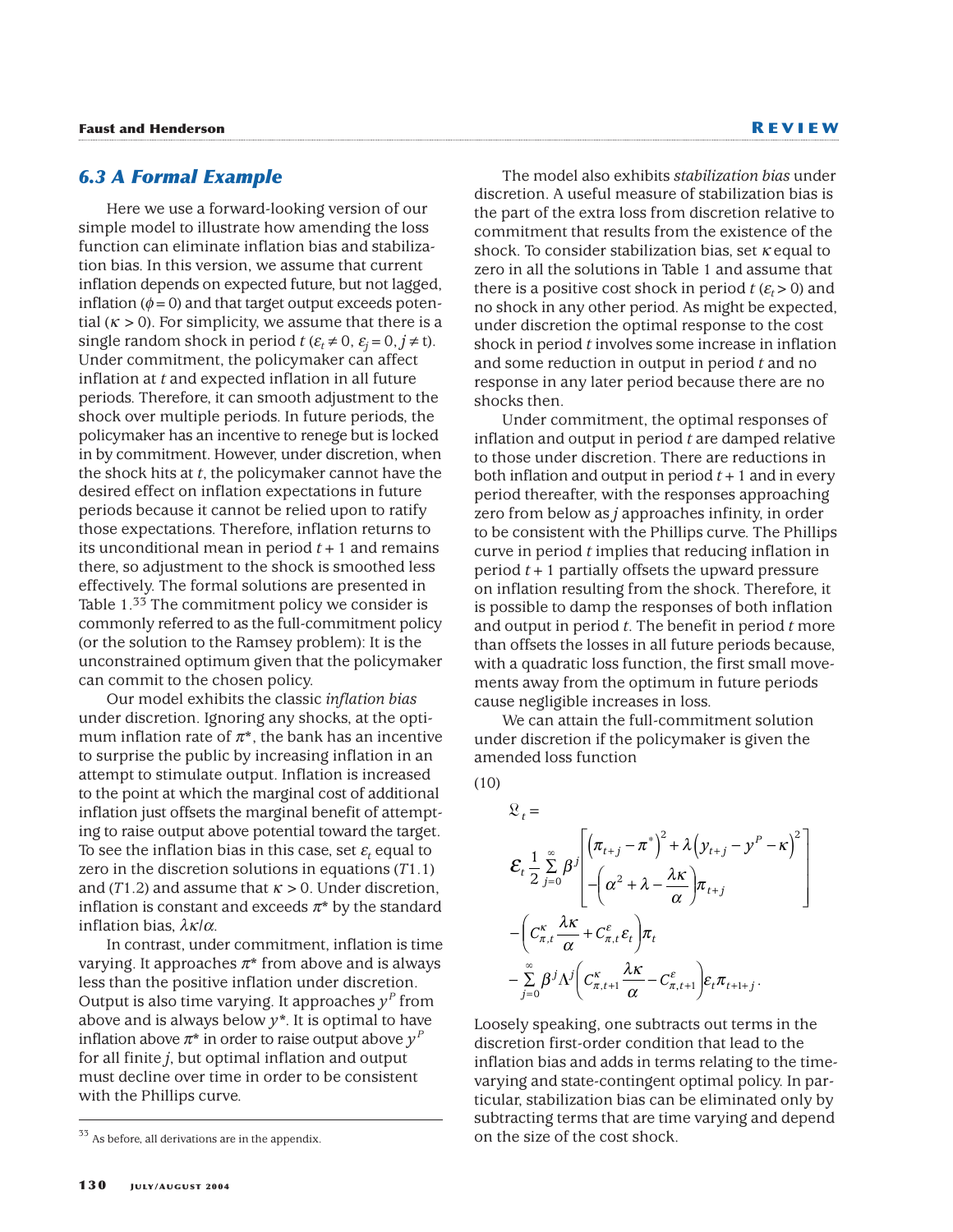#### **TABLE 1**

#### *Discretion Solutions*

$$
(T.1) \t\t \pi_t^D = \pi^* + \frac{\lambda \kappa}{\alpha} + D_{\pi,t}^{\varepsilon} \varepsilon_t, \t\t y_t^D = y^P - D_{y,t}^{\varepsilon} \varepsilon_t,
$$

(T.2) 
$$
\pi_{t+j|t}^D = \pi^* + \frac{\lambda \kappa}{\alpha}, \qquad y_{t+j|t}^D = y^P, \qquad j = 1, 2, ...
$$

#### *Commitment Solutions*

- (T.3)  $\pi_t^C = \pi^* + C_{\pi,t}^{\kappa} \frac{\lambda \kappa}{\lambda}$  $c_t^c = \pi^* + C_{\pi,t}^{\kappa} \frac{\Lambda \kappa}{\alpha} + C_{\pi,t}^{\varepsilon} \varepsilon_t, \qquad 0 < C_{\pi,t}^{\kappa} < 1 = D_{\pi}^{\kappa}, \qquad 0 < C_{\pi,t}^{\varepsilon} < D_{\pi,t}^{\varepsilon}$
- (T.4)  $y_t^C = y^P + C_{y,t}^{\kappa} \kappa C_{y,t}^{\varepsilon} \varepsilon_t \qquad D_{y,t}^{\kappa} = 0 < C_{y,t}^{\kappa} < 1, \qquad 0 < C_{y,t}^{\varepsilon} < D_{y,t}^{\varepsilon}$

$$
(T.5) \qquad \pi_{t+j+1|t}^C = \pi^* + \Lambda^j \bigg( C_{\pi,t+1}^\kappa \frac{\lambda \kappa}{\alpha} - C_{\pi,t+1}^\varepsilon \varepsilon_t \bigg), \qquad j = 0,1,...
$$

$$
(T.6) \qquad 0 < C_{\pi,t+1}^{\kappa} < C_{\pi,t}^{\kappa} < D_{\pi}^{\kappa}, \qquad D_{\pi,t+1}^{\varepsilon} = 0 < C_{\pi,t+1}^{\varepsilon} < C_{\pi,t}^{\varepsilon}
$$

(T.7) 
$$
\mathcal{Y}_{t+j+1|t}^C = \mathcal{Y}^P + \Lambda^j \bigg( C_{\mathcal{Y},t+1}^{\kappa} \frac{\lambda \kappa}{\alpha} - C_{\mathcal{Y},t+1}^{\varepsilon} \varepsilon_t \bigg), \qquad j = 0,1,...
$$

(T.8)  $D_{\gamma,t+1}^{\kappa} = 0 < C_{\gamma,t+1}^{\kappa}, \qquad D_{\gamma,t+1}^{\varepsilon} = 0 < C_{\gamma,t+1}^{\varepsilon}$ 

#### *6.4 Likely Effectiveness of the Communication Channel*

Our example illustrates how political-economy problems can be avoided if only the policymaker's loss function differs from the social loss function in the proper way. It also shows that, even in a stripped down model, the required special terms are somewhat complicated and vary with the state of the economy. In this very simple model, we might, however, imagine writing an incentive contract to achieve optimality. Of course, it is a feature of the common ground that the actual economy is so complicated that it is impossible to codify such a contract.

ITFers argue that we can achieve much of the desired effect by exploiting policymaker aversion to criticism. However, to achieve this effect on the first-order conditions, these aversion-to-criticism terms would have to take a very particular, statedependent form. We have seen no argument as to why aversion to criticism would work in the intended

manner. Indeed, we have difficulty imagining how to form such an argument.

More generally, we know of no literature supporting the view that some combination of public promises, maximal scrutiny, and the threat of public criticism is an uncontroversial recipe for optimal public policy. Suppose we accept that weak policymakers will be swayed by criticism. Given the skewing of communication in the ITF, it strikes us that a weak policymaker may find it safest to excessively smooth inflation. That is, it might literally follow its pronouncements. Both this view and the contrary view, however, are highly speculative given the nature of the mechanism.

Despite our reticence to draw strong conclusions either way, we offer two comments. First, we find it plausible that stating a long-run inflation goal and communicating regularly about it will raise the chance that policy hits the long-run goal for the reasons cited by the ITF. Second, the ITF seems as likely to complicate as to facilitate achieving a proper balance of multiple goals by a weak policymaker.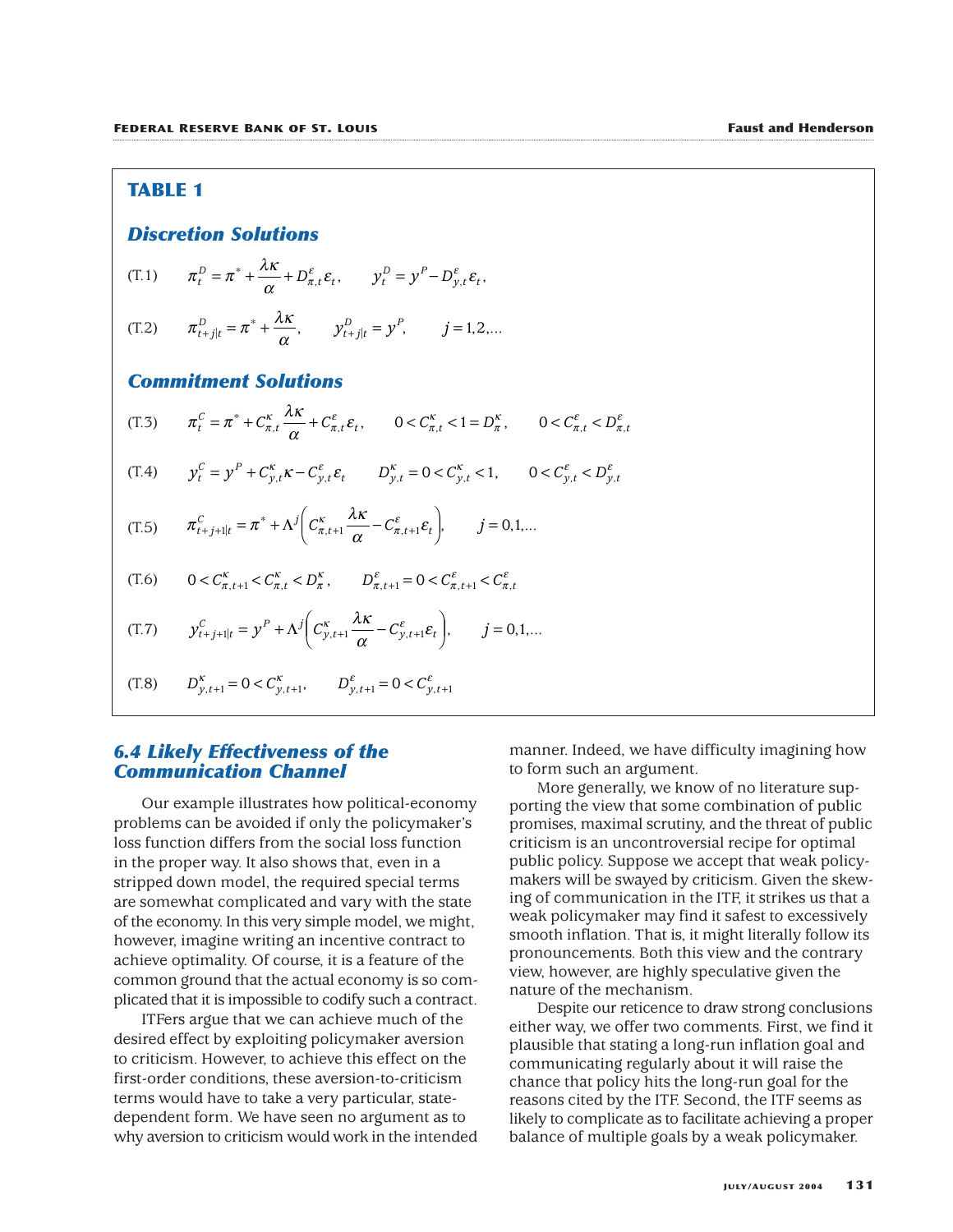## **7. COMPLICATING FACTORS LARGELY MISSING FROM MODELS**

Up to now, we have been analyzing the ITF from a relatively abstract perspective. As preparation for making some constructive suggestions based on our analysis, we discuss some real-world complications that are largely missing from our analysis and most other formal work.

#### *7.1 Strategic Skewing and Transparency*

Beyond clarity, strategic skewing may be an essential component of effective public communication. One of the most famous principles of strategic skewing in the folk wisdom of central banking is that central banks should "do what they do, but only talk about inflation." Alan Blinder contravened this principle, the story goes, in the famous Jackson Hole imbroglio, perhaps confirming its wisdom.

While most ITF advocates would vigorously dispute it, the ITF might be viewed as an application of this folk wisdom. Without the folk wisdom, it is difficult to imagine why a policy of optimization with multiple conflicting goals would be called "inflation targeting." Calling reports on all aspects of policy "inflation reports" is an analogous misnomer. The folk wisdom would also justify discussing goals other than inflation only as they affect the horizon over which one intends to hit the inflation target.

The folk wisdom might actually be wisdom. If these topics are too sensitive to discuss, then we should stop praising the ITF and other central banks for their commitment to transparency; instead we should lament the fact that central banks cannot publicly discuss the pursuit of their multiple mandates. Further, the practical art of strategic skewing is well-studied, for example, by public relations experts. Economists have no special claim to expertise in optimal skewing.

## *7.2 Maximal Transparency and Deliberation*

Unlimited transparency may be inconsistent with optimal deliberation. As Greenspan (2002, p. 5) puts it

The undeniable, though regrettable, fact is that the most effective policymaking is done outside the immediate glare of the press.

More generally, transparency could, depending on the social environment, generate inefficient dissension about policy. Goodfriend (1986) lays out various forms of this argument including the following:

In this view, secrecy could confer a social benefit because it makes consensus politics work more smoothly and with less cost.

The role of concerns like this in determining the current structure of the Federal Reserve is reviewed in Faust (1996).

We think it is almost certainly a grave error to trivialize such concerns. We cannot contribute much to their analysis, however. In our view proper treatment requires bringing in expertise from areas beyond economics. We stick to reviewing the more directly economic merits of transparency.

#### *7.3 Multiple Decisionmakers*

In many countries a board is charged with making policy. In much of the theory we have been reviewing, the fact of multiple decisionmakers is inessential. The framers of the Federal Reserve, however, saw the composition of the board as an essential aspect of their response to political-economy problems. For example, Warburg (1930, p. 773) argues that a

formula had to be found by means of which these two elements [big business and politicians] would be called upon to balance one another.

As is often the case with responses to difficult political design problems, the framers came up with a mish-mash solution.34 As a bottom line, they decided on a particular weighting of interests on the FOMC. Congressman Henry Steagall (1935, p. 13706) summarized the result:

[U]nder the bill embodied in the conference report the board [that is, the FOMC] will stand 5 to 7 giving the people of the country, as contradistinguished from private banking interest, control by a vote of 7 to 5 instead of by a vote of 3 to 2 [as proposed in the Senate].

 $34$  For example, there are 12 votes on the FOMC; five presidents vote; the president of the New York Fed and either the Chicago or Cleveland Fed president always vote. The Reserve Bank presidents are nominated by the boards of their respective banks and confirmed by the Federal Reserve Board. The nominating boards are composed of nine directors, six chosen by district bankers (three representing district bankers and three representing general district interests), and three chosen by the Federal Reserve Board. The seven governors are nominated by the President of the United States with due regard to a fair representation of the financial, agricultural, industrial, and commercial interests.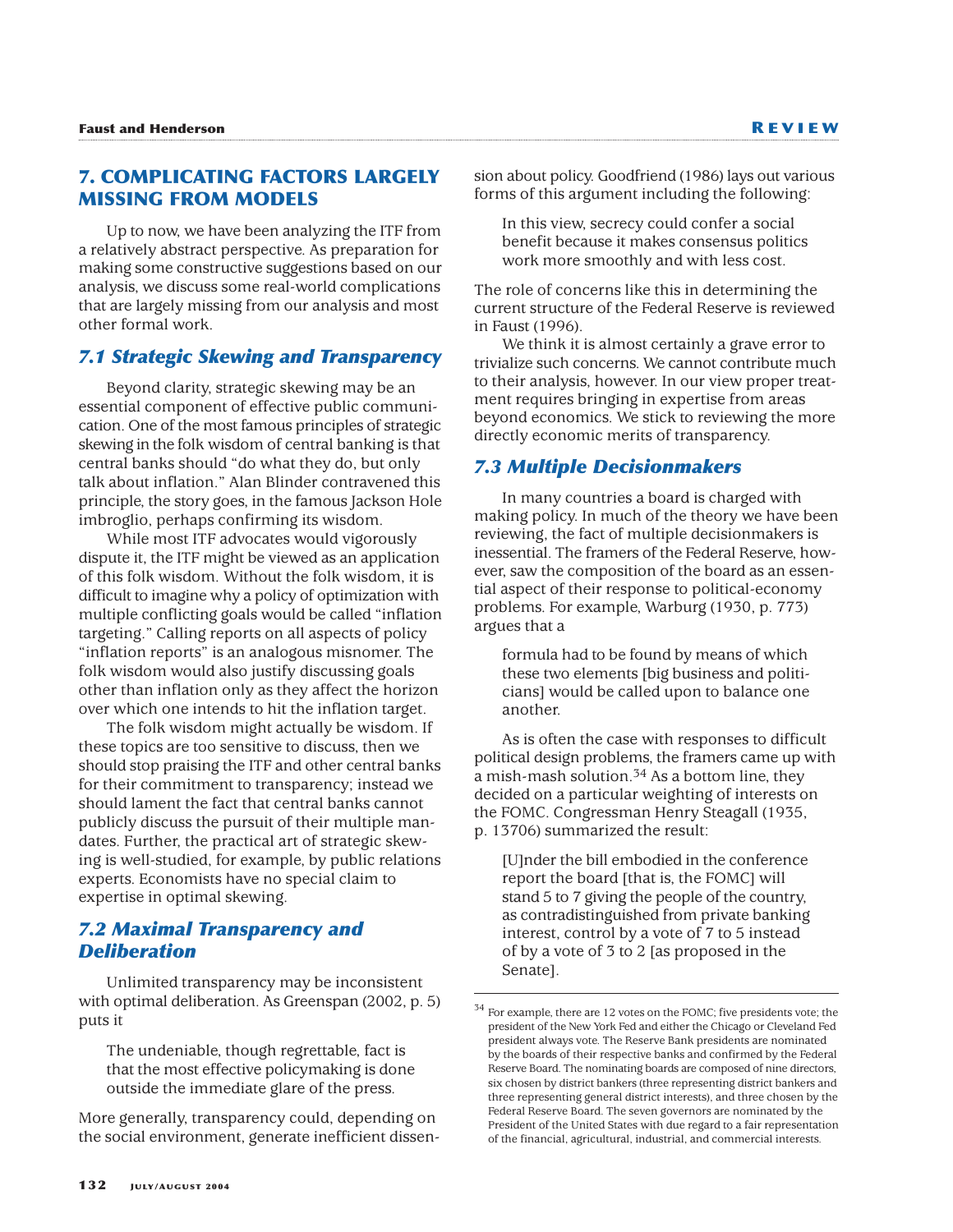#### **FEDERAL RESERVE BANK OF ST. LOUIS Faust and Henderson**

Multiple heterogeneous policymakers clearly pose a practical problem for transparent communication about the goals of policy, the rationale for policy, and the causes of past policy mistakes and successes. There seems to be disagreement about the magnitude of this problem, however. Some contend that there are not many differences of opinion about either the appropriate loss function for policy or about how the economy works. Others are not so sanguine.

If there are substantial disagreements over the loss function and/or the workings of the economy, one response would be to require multi-stage decisionmaking. First, the board agrees on goals of policy. Next, taking the goals as given, the board agrees on the model of the economy. Finally, the board makes policy taking the goals and model as given.

This approach has the convenient feature of making the policy process, for purposes of analysis, look rather like the simple single-decisionmaker problem. In some discussion, failure to agree first on goals of policy or the model sometimes seems to be taken as prima facia evidence of inefficient behavior by the policymaking board. This view trivializes the analysis of public decisionmaking.

There is no theorem of public decisionmaking stating that the multistage decisionmaking approach is good for society. One can write examples in which multistage decisionmaking is or is not efficient, but theoretical examples probably do not get to the heart of the matter. Imagine a monetary policy board populated by astute, public-spirited, policy-oriented economists—epitomized perhaps by James Tobin and Milton Friedman. The multistage approach would require that they agree first on goals, next on the model, and only then consider policy options, given those goals and model. In an alternative approach, we could simply charge them with agreeing on and implementing policy. One suspects that the multistage approach may not even be feasible in practice. There is at least room to differ regarding which approach would lead to better policy.

## *7.4 Measurement of Inflation and the Gap*

Choosing a measure of inflation and an appropriate long-run inflation goal presents practical problems that may not have been fully appreciated during periods of high inflation. In 1980, any low number seemed like a good thing. Fortunately, gone are days when proponents of low inflation could simply assert, "Zero is a nice round number."

There is now general agreement that most, if not all, price indices exhibit non-negligible quality biases. Further, for various reasons to do with quality bias and composition, different indices often behave quite differently for substantial periods of time. Thus, the issue of which index to focus on may be of some importance.35

Many economists inside and outside the ITF camp have also concluded that the inflation goal should be set high enough to limit the probability of hitting the zero lower bound on nominal interest rates. Thus, they argue for allowing a non-negligible stabilization buffer that exceeds proposed allowances for quality bias.<sup>36</sup> Exactly how large a buffer to allow is a technical question involving the costs of moderate inflation, the costs of being mired in a recession, and the responsiveness of the economy to changes in the policy rate. The answer may change over time as the economy changes.37 In our view, the fact that choosing the appropriate target is a technical question and the possibility that a good initial answer may not be found argue strongly for keeping the choice of the inflation target in the hands of central banks and for revisiting it periodically.

Obviously, ITF banks believe that the benefits of a concrete target outweigh any costs that might be generated by these measurement issues. Some current and past U.S. policymakers agree—for example, Bernanke (BLMP) and Meyer (2002). Gramlich (2003) speculates that announcing a long-run range for inflation might increase transparency without unduly limiting flexibility. In contrast, Greenspan (2002, p. 6) argues that

For all these conceptual uncertainties and measurement problems, a specific numerical inflation target would represent an unhelpful and false precision.

Greenspan argues, loosely speaking, that the Fed is striving for price stability *properly measured* and that achieving this goal does not correspond reliably to hitting a long-run target for any particular index. We do not attempt to resolve this empirical dispute in this paper, but discuss some of its implications in the final section.

 $35$  Recent discussion of the issues regarding changing the relevant index in the United Kingdom (HM Treasury, 2003) and of the role of energy prices in Sweden (Sveriges Riksbank, 2003) are a reminder that the choice of price index can have important implications.

 $^{36}$  For a particularly eloquent statement of the case for a stabilization buffer, see Phelps (1972, p. 210).

<sup>37</sup> Henderson (2004) puts forward views similar to those expressed here.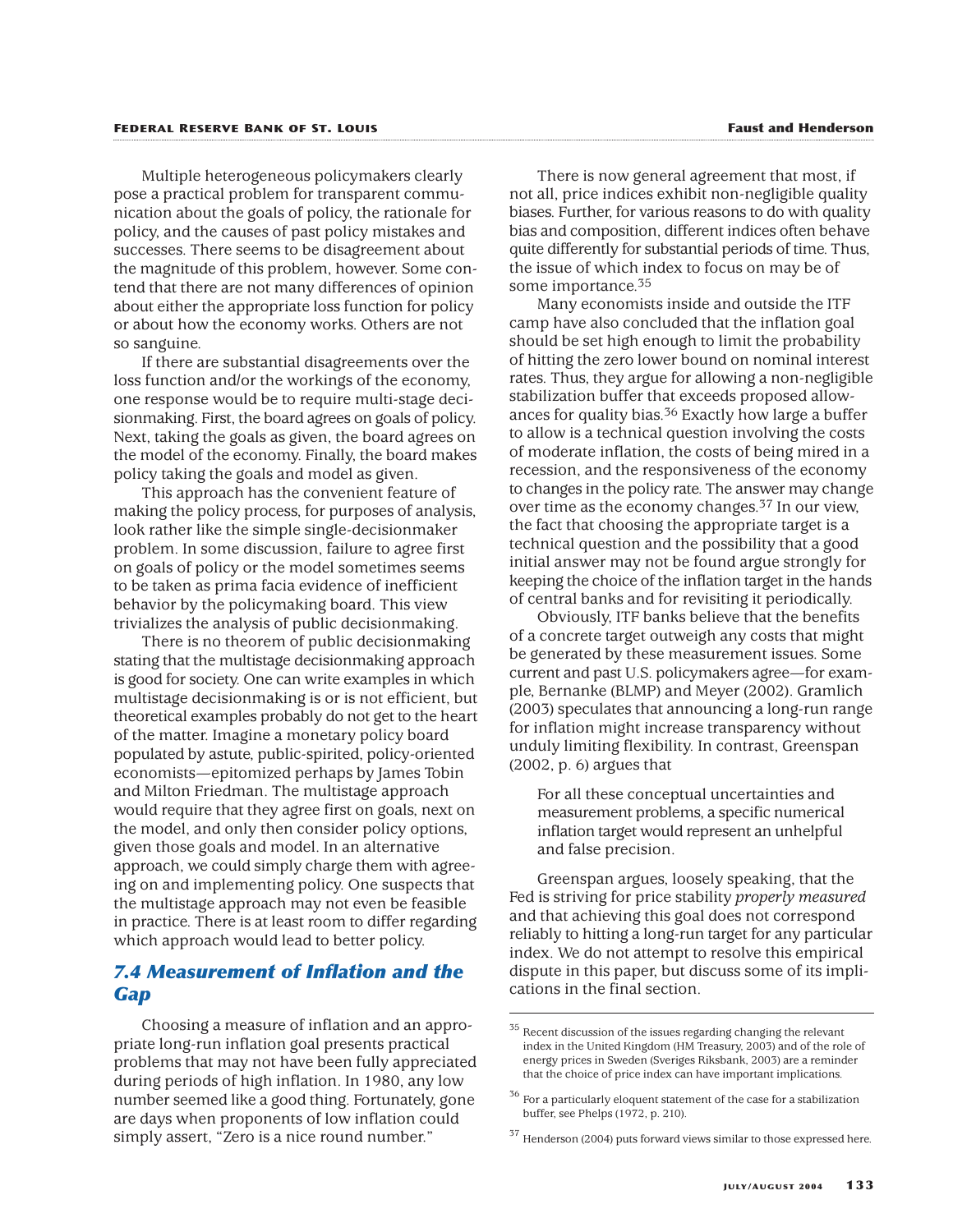It is generally believed that the measurement issues regarding the gap are much more serious. Here, in discussing the real world, we are moving beyond our model and using *gap* as a short-hand for the relevant measure of economic slack. In practice, there may be many relevant *gaps*, and none is easy to measure. Indeed, one version of the NET view is that these problems are so overwhelming that the *gap* should not be part of policymaking.38

In the LET view, these measurement issues may be immense and, hence, exploitability may be minimal. By definition, however, the LETer believes that we can monitor the economy sufficiently well to attain some beneficial exploitation of the shortrun trade-off. If this is so, there is also some way to communicate this information to the public. That is, there should be a heavy presumption against the view caricatured by Karl Brunner that central banking is an inaccessible art, and that the

esoteric nature of the art is moreover revealed by an inherent impossibility to articulate its insights in explicit and intelligible words and sentences. (as quoted in Goodfriend, 1986)

Arguably, to the extent that there is less controversy regarding the measurement of inflation than the *gap*, careful and thorough communication about the *gap* is more essential. Under this view, the emphasis in the communication strategy of the ITF is misplaced.

#### **8. CONCLUSIONS**

In section 2, we state that two core requirements of the ITF are a long-run inflation target, and transparency. The first only constrains central bank policy in the long run; the second constrains talk, not actions. Based on these requirements alone, it would be difficult to understand the passionate debate over the ITF.

In filling out the description of the ITF, we have come to believe that some of the passion comes from the following characterization. Inflation targeting has been portrayed as a *snug-fitting garment* that is a great improvement over *pure discretion*. The latter is caricatured as a *seat of the pants approach*. Less colorfully, inflation targeting is depicted as *constrained discretion*.39

<sup>39</sup> This characterization can be found in many places, including BLMP.

From another perspective the characterization is distressing. Central banks have often put on snugfitting garments—for example, fixed exchange rates and money targeting. Historically, these garments have proven uncomfortable; they have regularly split at the seams.

Which perspective is correct? ITF advocates tell us there is nothing to fear from the snug-fitting garment: The constraints in *constrained discretion* do not constrain the central bank from pursuing optimal behavior. While there is nothing, in principle, wrong with this claim, <sup>40</sup> we remain uncertain about the basis of this claim. Going beyond the core requirements, in practice ITF imposes many requirements—for example, fixed horizons, target ranges, lexicographic preferences regarding price stability. These requirements might be viewed as constraining policy, but they are inconsistent with optimization under conventional views about the economy. We have treated them not as constraints on policy behavior, but merely as features of the ITF communication policy that generate dissonance between how the banks talk and how they act. We have not identified requirements of the ITF that constrain use of policymaking discretion, while remaining consistent with optimization.

We acknowledge that, despite their costs, central banks might find simple yardsticks or rules of thumb useful in guiding the communication of and/or conduct of policy. It is an open question whether such simplifications yield net benefits in any particular context. Until such constraints are better justified, they are not, in our view, clearly part of best-practice monetary policy.

#### *8.1 Constructive Suggestions*

Our review of the ITF leads to several constructive suggestions regarding best-practice, whether inside or outside the ITF. In short form, these amount to a guide for implementing the core requirements.

<sup>38</sup> See, for example, Orphanides (2003a).

From one perspective, this characterization is quite reassuring. Purely discretionary, seat-of-thepants policymaking sounds a bit risky. Given that monetary policy is made in a complicated world and is subject to conflicting pressures in society over what policy is best, there is rightfully something comforting about the notion of a snug-fitting garment.

<sup>40</sup> For example, "attain the social optimum" could be viewed as a constraint that imposes no costs. More generally, of course, constraints on behavior off the desired equilibrium path have no cost of the sort we are discussing and may help in selecting from among equilibria.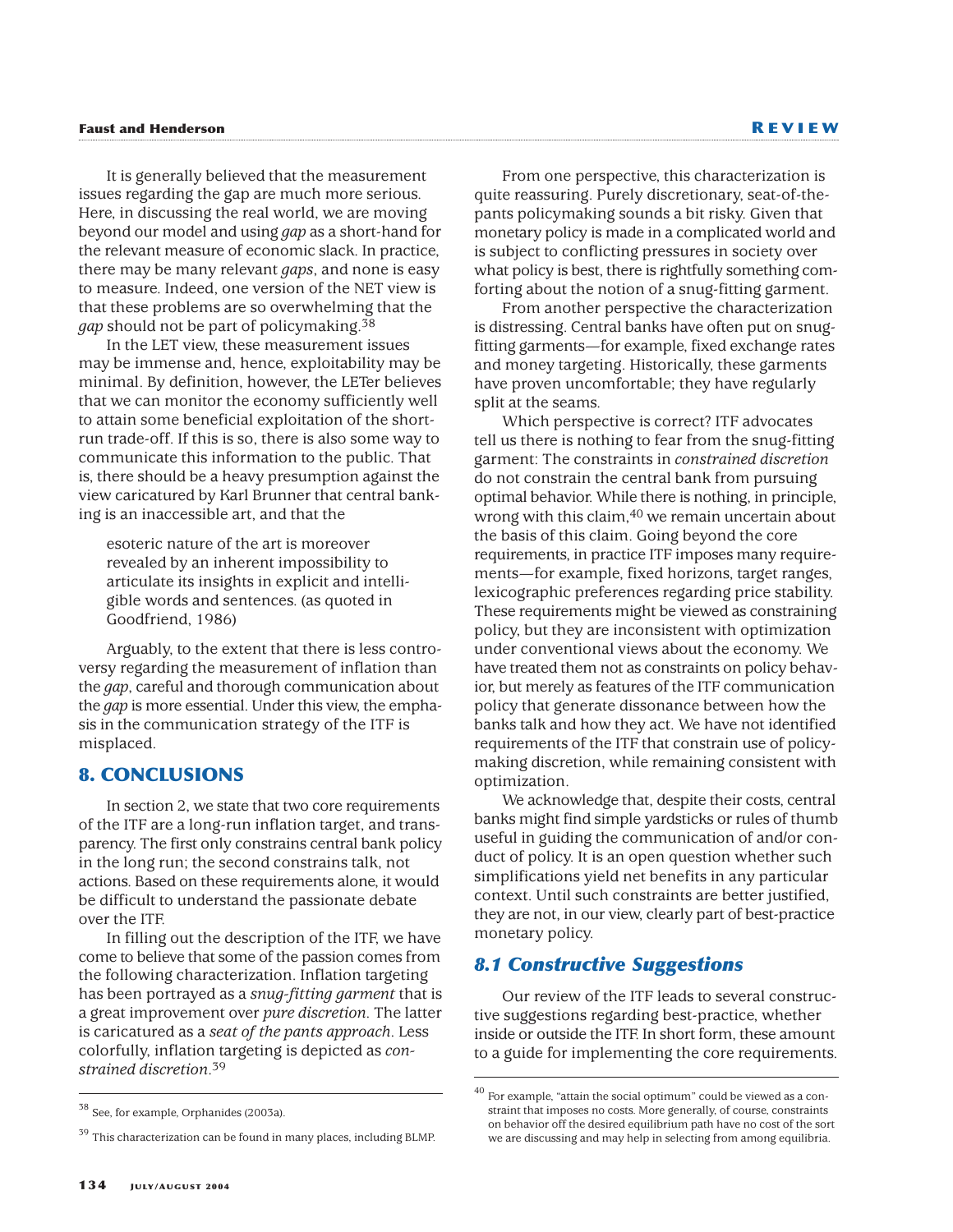#### **FEDERAL RESERVE BANK OF ST. LOUIS Faust and Henderson**

**Suggestion 1.** Central banks should state a clear long-run inflation goal. No range or fixed horizon should be given.<sup>41</sup> If no numeric target is given, clear countervailing interests should be stated, and effort should be made to reduce uncertainty regarding the long-run goal. The value of this goal in meeting all long-run goals of policy should be stressed.

In order to be consistent with this suggestion, ITF central banks would have to modify the characterization of their long-run inflation goals in many cases. The Fed regularly communicates its strong commitment to the principle of price stability but has not stated an explicit target. As justification for not stating an explicit target, various policymakers have cited problems due to measurement issues, politicaleconomy considerations, and the existence of multiple decisionmakers. A key question facing the Fed is whether with careful statement and qualification, it might obtain some of the benefits of a more concrete goal while minimizing the costs.

**Suggestion 2.** Central banks should communicate in a balanced way about the objectives driving short-run policy. If these objectives are seen as conflicting due to the structure of the economy, this viewpoint should be made clear. To the extent that other goals are more difficult to quantify than the inflation stability goal, the need for clear reporting is heightened and banks should strive to find ways to communicate about these goals effectively.

For ITF central banks, adopting suggestion 2 would involve changing some language that is literally inconsistent with optimization in the LET view. It would also require providing more complete communication about the role of goals other than inflation in policy. It is a matter of perspective whether these are viewed as small or large changes. They may well be minor tweaks on the idealized ITF framework defined by Svensson.

If transparency is truly a goal in central banking, then the area with the greatest room left for improvement at most central banks is communicating the roles of goals other than inflation. For ITF banks and others, it would greatly clarify issues if three questions were answered: Is some notion of real stability an objective of the central bank? Does the bank take the NET or LET view? If it is a LETer, how will the trade-off be managed? At a general level, ITF central banks and others have done quite well in answering the first of these questions but less well in answering the latter two.

Answering the second question—are you a NETer or LETer?—is relatively straightforward. Answering the third question requires successfully characterizing how the trade-off will be managed. This is a complex task that all LET central banks must face. We have no special insights on this topic. We believe, however, that clarity on goals and the NET/LET distinction is an important first step. It brings real stability into the conversation in its proper role. The focus on inflation has led to valuable innovation in communication; putting real stability on the table can promote similar innovation on the real side. The Reserve Bank of New Zealand and the Bank of Norway have begun this experimentation process.42

**Suggestion 3.** If best-practice policy is complicated, the totality of central bank communication should reflect that complexity.

This suggestion is based on the distinction between two dictionary senses of *transparent*. The first, and the one generally applied throughout the central banking literature, is that transparent means "frank, open, candid." However, sometimes the idea surfaces that central bank communication should be transparent in the sense of being, "easily seen through, recognized, [or] understood."43 If bestpractice dictates complicated policy, then communication that is frank, open, and candid will probably not be easily understood.

In practice, central banks probably need to have a multi-layered approach to communication with differing levels of complexity. However, there should be readily available information that makes it possible for a reasonably tenacious and intelligent person to understand policy in its complexity.

A review of the material on the web sites of several ITF banks suggests several useful examples of this multi-layered approach. Setting aside our particular criticisms about overemphasis of inflation, the monetary policy reports of ITF banks represent an extremely valuable aid in understanding the function of policy. These banks generally commission and publish outside reviews of the reports; for this and other reasons, their content is steadily improving.

Assessing the communication of the Fed is more difficult. It is certainly true that there is no one source of information that brings together the information represented in the best of the ITF monetary

 $42$  For example, both include a forecast for the gap in their inflation reports.

<sup>&</sup>lt;sup>41</sup> Certainly no fixed horizon shorter than a business cycle.

<sup>43</sup> These definitions come from the *Oxford English Dictionary*, definitions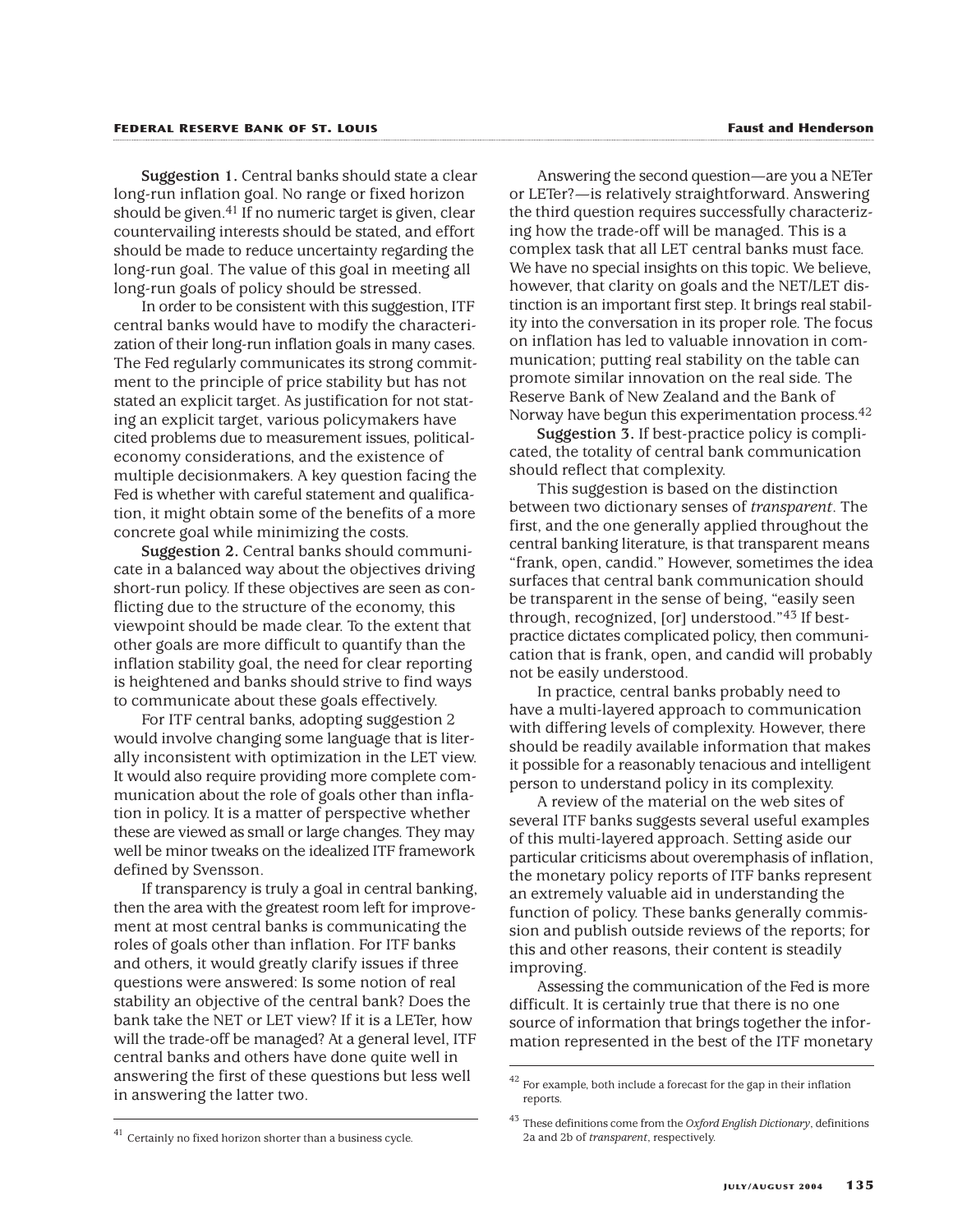policy reports. Due to the sheer bulk of reports to Congress, testimony and speeches by FOMC members, and publications by the Board and 12 member banks, it would be a daunting (and unenviable) task to confirm reliably which topics are covered and which are not. A key issue facing the Fed in vigorously pursuing *effective* transparency is whether this material can be more concisely packaged and delivered, while respecting the diverse committee structure of the FOMC.

**Suggestion 4.** Central banks should strive to communicate clearly the likely course of policy. If forecasts are part of this process, the relationship between the forecasts and the future course of policy should be explained.

If policy cannot be codified in a simple rule, as we have assumed, then helping the public understand the likely course of policy is an essential part of effective policymaking. Central bank forecasts are a central feature of the monetary policy reports of ITF banks. While such forecasts can and do play many roles,<sup>44</sup> determining the proper role of forecasts in shaping policy expectations is more complex than usually recognized.45 Under standard practice, the forecasts are of unclear value in understanding the course of policy.

For example, it is standard practice to report a forecast for output and inflation conditioned on some *counterfactual* path for policy such as a constant policy rate. These forecasts are generally depicted as judgmental, and the reader cannot know the model in more than general terms. It is very difficult to see how such a forecast has any marginal value in predicting the course of policy, beyond the predictive power of the standard data available to the public. For example, if the central bank optimizes in the LET view, then the public certainly cannot deduce that a conditional forecast of inflation above target means policy will be tightened. Further, releasing a forecast for output growth (which is only tenuously related to the gap or other relevant notions of slack) provides little help. Only if there is a known mapping from the conditional forecast to policy is that forecast of clear use.46

In contrast, an unconditional forecast of goal variables and the policy rate would shed a good deal of light on policy. Given that the public already has its own unconditional forecast of the economy and policy, the public can see if the two forecasts differ and, by comparing the policy rate forecasts, make an attempt to deduce whether those differences stem from different views of the future path of policy or from different views of other aspects of the economy.47

Of course, central banks have historically been very wary of providing direct information about the future course of policy. The political countervailing interests may be overwhelming. Absent direct information about the future course of policy, a more thorough discussion of the link between the forecast and future policy would be useful.48

## *8.2 Summing Up*

Overall, our four suggestions for best-practice reflect the views that central banks should have clear, though possibly conflicting, goals and should aspire to maximize public understanding of policy. Advocates and practitioners of the ITF deserve great credit for their many contributions to clear goal setting and communication by central banks. Our suggested approach differs from the standard ITF approach in that we more strongly reject the folk wisdom of central banking that all communication should be couched in terms of inflation. Further, we do not favor the use of concrete but inherently suboptimal yardsticks for measuring central bank performance. We advocate a more "candid and open" approach to transparency.

#### **REFERENCES**

Alesina, Albert and Rosenthal, Howard. *Partisan Politics, Divided Government and the Economy*. New York: Cambridge University Press, 1995.

 $^{44}$  We note that there may be public good benefits from releasing a central bank forecast that are independent of whether the forecast reveals something about central bank intentions. We are setting those aside. Any such benefits may be substantially reduced if the forecast is a conditional one, however.

 $^{45}$  Anyone who doubts this claim is referred to the excellent work of Svensson and Woodford (2003) on this relationship.

<sup>46</sup> Leeper (2003) makes these and several other points about the use of forecasts.

Aoki, Kosuke. "Optimal Monetary Policy Responses to Relative Price Changes." *Journal of Monetary Economics*, August 2001, *48*(1), pp. 55-80.

 $^{47}$  In addition to its inflation forecast, the Reserve Bank of New Zealand releases forecasts of both the policy rate and the gap. To our knowledge it is the only major ITF central bank that follows this practice. Svensson (2001) has praised this practice and argued that others should follow it.

<sup>48</sup> As discussed in subsection 5.3, the Riksbank has provided a rule of thumb linking their forecast to future policy. This rule, if followed, would make the forecast more useful, but is inconsistent with optimization.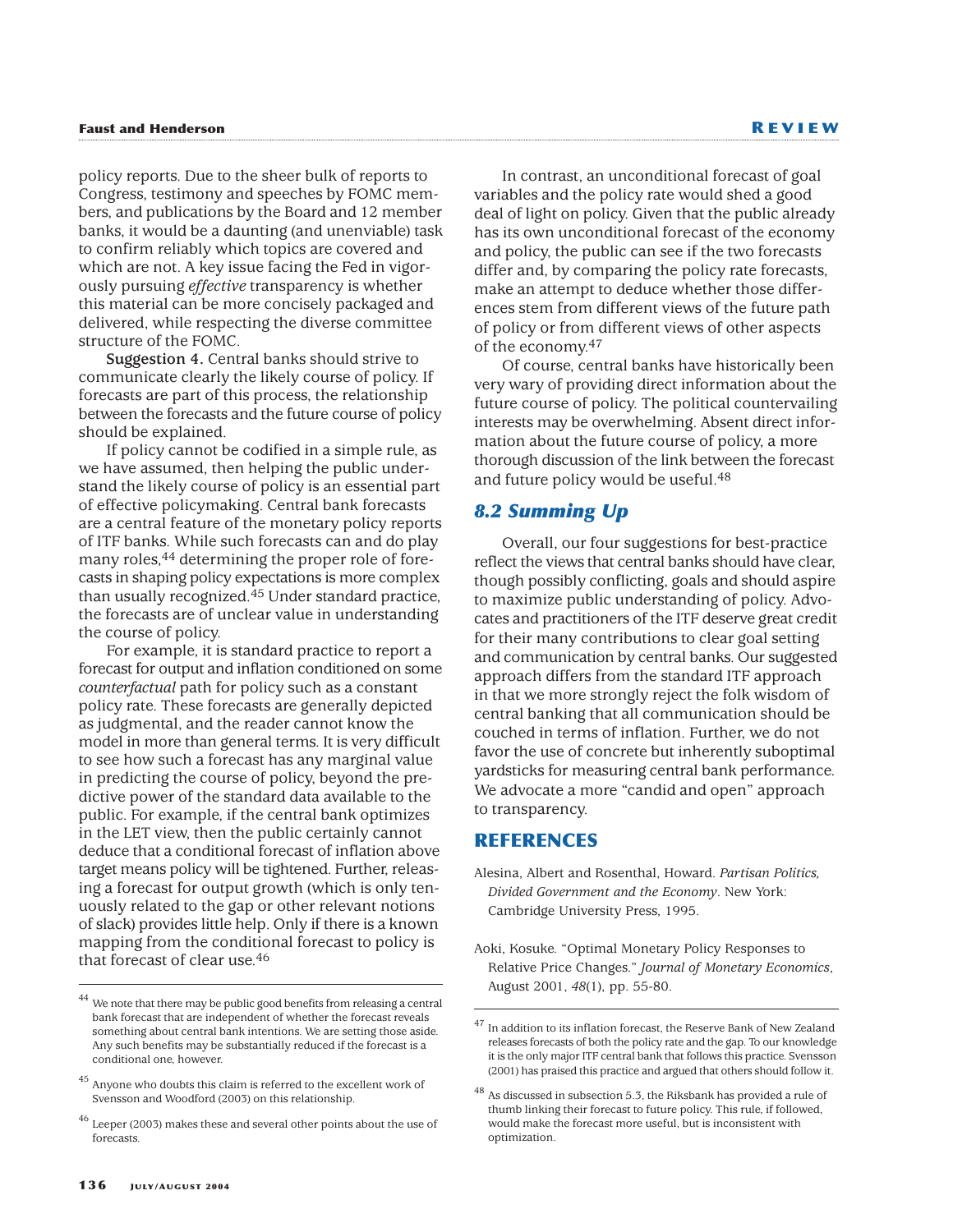- Atkeson, Andrew and Kehoe, Patrick J. "Exchange-Rate Based vs. Money-Based Monetary Policy: The Advantage of Transparency." Working paper, Federal Reserve Bank of Minneapolis, 2002.
- Barro, Robert J. and Gordon, David B. "A Positive Theory of Monetary Policy in a Natural Rate Model." *Journal of Political Economy*, August 1983, *91*(4), pp. 589-610.
- Bernanke, Ben S.; Laubach, Thomas; Mishkin, Frederic S. and Posen, Adam S. *Inflation Targeting: Lessons from the International Experience*. Princeton: Princeton University Press, 1999.
- Bernanke, Ben S. and Mishkin, Frederic S. "Inflation Targeting: A New Framework for Monetary Policy?" *Journal of Economic Perspectives*, Spring 1997, *11*(2), pp. 97-116.
- Blinder, Alan S. *Central Banking in Theory and Practice*. Cambridge, MA: MIT Press, 1998.
- Canzoneri, Matthew B. "Monetary Policy Games and the Role of Private Information." *American Economic Review*, December 1985, *75*(5), pp. 1056-70.
- Canzoneri, Matthew B; Nolan, Charles and Yates, Anthony. "Mechanisms for Achieving Monetary Stability: Inflation Targeting versus the ERM." *Journal of Money, Credit, and Banking*, February 1997, *29*(1), pp. 46-60.
- Clarida, Richard; Galí, Jordi and Gertler, Mark. "The Science of Monetary Policy: A New Keynesian Perspective." *Journal of Economic Literature*, December 1999, *37*(4), pp. 1661-707.
- Clouse, James; Henderson, Dale W.; Orphanides, Athanasios; Small, David H. and Tinsley, P.A. "Monetary Policy When the Nominal Short-Term Interest Rate Is Zero." *Topics in Macroeconomics*, 2003, *3*(1), Article 12; www.bepress.com/bejm/topics/vol3/iss1/art12.
- Debelle, Guy. "The Australian Approach to Inflation Targeting." Working paper, Reserve Bank of Australia, 2003.
- Erceg, Christopher J.; Henderson, Dale W. and Levin, Andrew T. "Optimal Monetary Policy with Staggered Wage and Price Contracts." *Journal of Monetary Economics*, October 2000, *46*(2), pp. 281-313.
- Faust, Jon. "Whom Can We Trust to Run the Fed? Theoretical Support for the Founders' Views." *Journal of Monetary Economics*, April 1996, *37*(2), pp. 267-83.
- Faust, Jon, and Svensson, Lars E.O. "Transparency and Credibility: Monetary Policy with Unobservable Goals." *International Economic Review*, May 2001, *42*(2), pp. 369-97.
- Fischer, Stanley. "Rules Versus Discretion in Monetary Policy," in B.M. Friedman and F.H. Hahn, eds., *Handbook of Monetary Economics*. Volume 2. New York: North Holland, 1990, pp. 1155-84.
- Friedman, Benjamin M. "The Use and Meaning of Words in Central Banking: Inflation Targeting, Credibility, and Transparency," in P. Mizen, ed., *Central Banking, Monetary Theory, and Practice: Essays in Honor of Charles Goodhart*. Volume 1. Northampton, MA: Edward Elgar, 2003, pp. 111-24.
- Friedman, Benjamin M. and Kuttner, Kenneth. "A Price Target for U.S. Monetary Policy? Lessons from the Experience with Money Growth Targets." *Brookings Papers on Economic Activity*, 1996, (1), pp. 77-125.
- Friedman, Milton. "A Monetary and Fiscal Program for Economic Stability." *American Economic Review*, June 1948, *38*(3), pp. 245-64.
- Friedman, Milton. *A Program for Monetary Stability*. New York: Fordham University Press, 1959.
- Friedman, Milton "The Role of Monetary Policy." *American Economic Review*, March 1968, *58*(1), pp. 1-17.
- Gavin, William T. "Inflation Targeting: Why It Works and How To Make It Work Better?" *Business Economics*, April 2004, *39*(2), pp. 30-37.
- Goodfriend, Marvin. "Monetary Mystique: Secrecy and Central Banking." *Journal of Monetary Economics*, January 1986, *17*(1), pp. 63-92.
- Goodfriend, Marvin and King, Robert G. "The Case for Price Stability," in A.G. Herrero et al., eds., *The First European Central Banking Conference: Why Price Stability?* Frankfurt: European Central Bank, 200l, pp. 53-94; www.ecb.int/pub/pdf/whypricestability.pdf.
- Gramlich, Edward M. "Maintaining Price Stability." Remarks before the Economic Club of Toronto, Toronto, Canada, October 1, 2003; www.federalreserve.gov/boarddocs/ speeches/2003/20031001/default.htm.
- Greenspan, Alan. "Chairman's Remarks." Federal Reserve Bank of St. Louis *Review*, July/August 2002, *84*(4), pp. 5-6.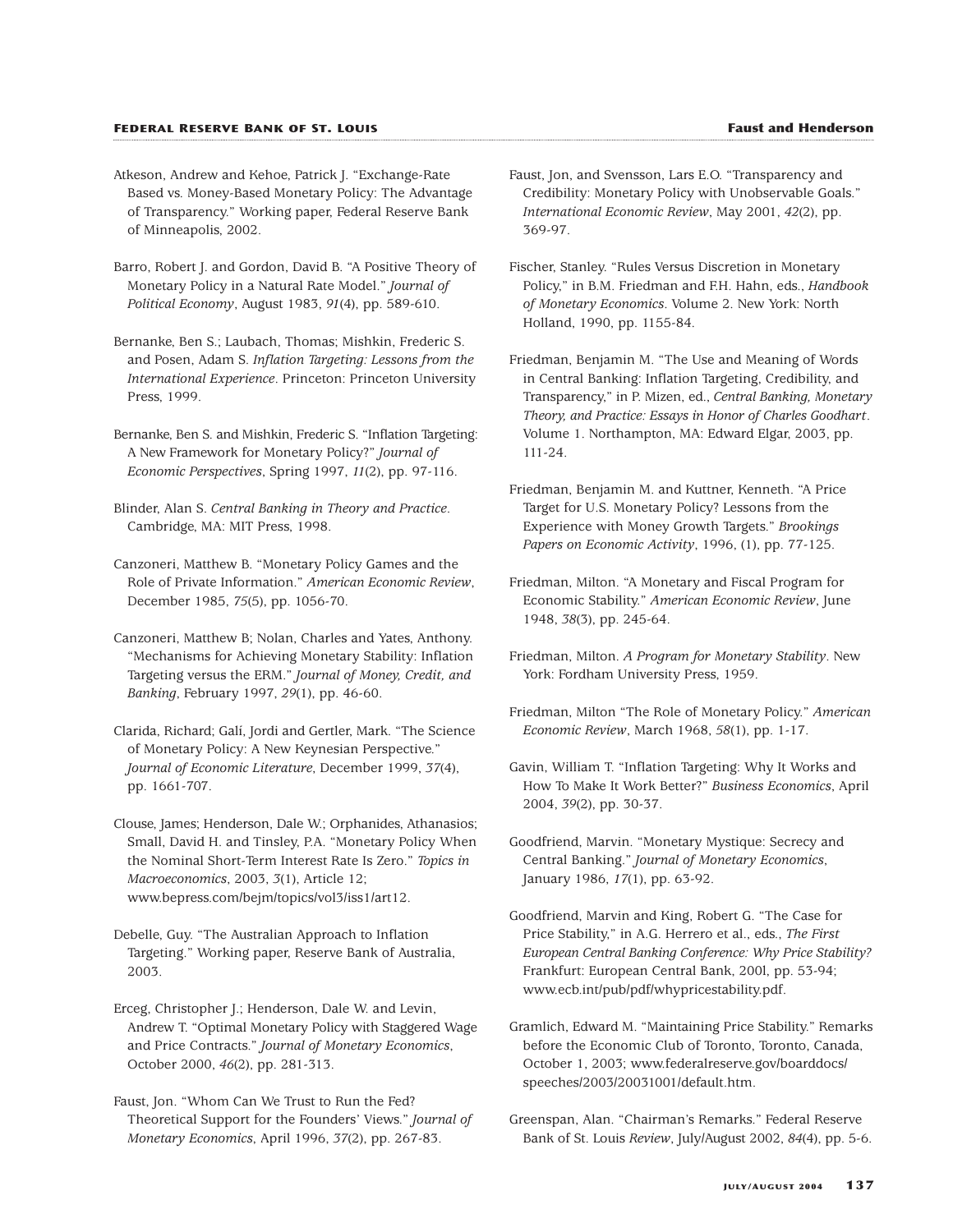- Greenspan, Alan. "Opening Remarks" in *Monetary Policy and Uncertainty: Adapting to a Changing Economy*, Federal Reserve Bank of Kansas City Symposium Proceedings, 2003.
- Heikensten, Lars and Vredin, Anders. "The Art of Targeting Inflation." Swedish Riksbank *Economic Review*, Fourth Quarter 2002, pp. 5-34.
- Henderson, Dale W. "What Should Monetary Policy Be Targeting," in P. Minford, ed., *Money Matters*. Cheltenham: Edward Elgar, 2004, pp. 312-22.
- HM Treasury. *Remit for the Monetary Policy Committee of the Bank of England and the New Inflation Target*. Cheltenham: HM Treasury, December 2003.
- Jensen, Henrik. "Targeting Nominal Income Growth or Inflation?" *American Economic Review*, September 2002, *92*(4), pp. 928-56.
- Keynes, John M. *A Tract on Monetary Reform*. London: Macmillan, 1923.
- Kiley, Michael T. "Monetary Policy under Neoclassical and New-Keynesian Phillips Curves, with an Application to Price Level and Inflation Targeting." *Finance and Economics Discussion Series* No. 1998-27, Board of Governors of the Federal Reserve System, 1998.
- Kim, Jinill and Henderson, Dale W. "Inflation Targeting and Nominal Income Growth Targeting: When and Why Are They Suboptimal?" International Finance Discussion Paper 719, Board of Governors of the Federal Reserve System, 2002.
- King, Robert G. and Wolman, Alexander L. "What Should the Monetary Authority Do When Prices Are Sticky?" in J.B. Taylor, ed., *Monetary Policy Rules*. Chicago: University of Chicago Press, 1999, pp. 349-98.
- Kohn, Donald L. "Comment on 'Inflation Targeting in the United States?'" in Ben S. Bernanke and Michael Woodford, eds., *The Inflation Targeting Debate*. Chicago: University of Chicago Press (forthcoming).
- Kohn, Donald L. and Sack, Brian P. "Central Bank Talk: Does It Matter and Why?" Presented at The Macroeconomics, Monetary Policy, and Financial Stability Conference in Honor of Charles Freedman, Bank of Canada, Ottowa, Canada, June 20, 2003; www.federalreserve.gov/BoardDocs/ Speeches/2003/20030620/default.htm.
- Kydland, Finn E. and Prescott, Edward C. "Rules Rather than Discretion: The Inconsistency of Optimal Plans." *Journal of Political Economy*, June 1977, *85*(3), pp. 473-91.
- Leeper, Eric M. "An 'Inflation Reports' Report." Sveriges Riksbank *Economic Review*, Third Quarter 2003, pp. 94-118.
- Levin, Andrew T. and Williams, John C. "Robust Monetary Policy with Competing Reference Models." Working Paper 2003-10, Federal Reserve Bank of San Francisco, 2003.
- Lockwood, Ben; Miller, Marcus and Zhang, Lei . "Designing Monetary Policy When Unemployment Persists." Working paper, University of Exeter, 1995.
- Lucas, Robert E. Jr. "Econometric Policy Evaluation: A Critique," in K. Brunner and A.H. Meltzer, eds., *The Phillips Curve and Labor Markets*. Volume 1 of the Carnegie Rochester Conference Series on Public Policy. Amsterdam: North Holland, 1976, pp. 19-46.
- Lucas, Robert E. Jr. "Rules, Discretion and the Role of Economic Advisers," in S. Fischer, ed., *Rational Expectations and Economic Policy*. Chicago: University of Chicago, 1980, pp. 199-210.
- McCallum, Bennett T. "Crucial Issues Concerning Central Bank Independence." *Journal of Monetary Economics*, June 1997, *39*(1), pp. 99-112.
- McCallum, Bennett T. and Nelson, Edward. "Performance of Operational Policy Rules in an Estimated Semiclassical Structural Model," in John Taylor, ed., *Monetary Policy Rules*. Chicago: University of Chicago Press, 1999, pp. 349-98.
- Melitz, Jacques. "Monetary Discipline, Germany and the European Monetary System." *Kredit and Kapital*, 1988, *21*(4), pp. 481-511.
- Meyer, Lawrence H. "Inflation Targets and Inflation Targeting." *North American Journal of Economics and Finance*, August 2002, *13*(2), pp. 147-62.
- Mishkin, Frederic S. "International Experiences with Different Monetary Policy Regimes." *Journal of Monetary Economics*, June 1999, *43*(3), pp. 579-605.
- Mishkin, Frederic S. "Commentary," in *Rethinking Stabilization Policy*, Federal Reserve Bank of Kansas City Symposium Proceedings, 2002.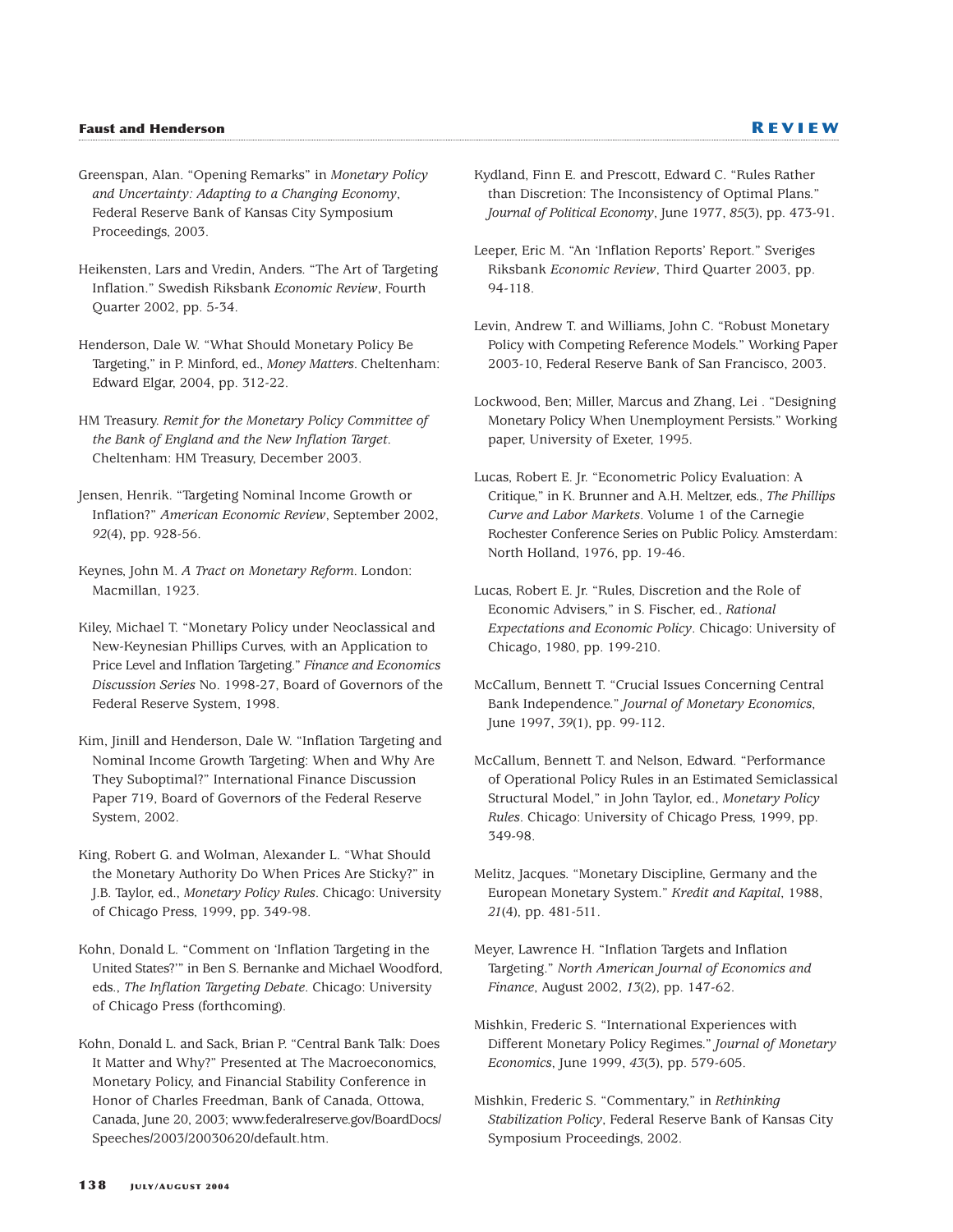#### **FEDERAL RESERVE BANK OF ST. LOUIS Faust and Henderson**

- Obstfeld, Maurice. "Models of Currency Crises with Self-Fulfilling Features," *European Economic Review*, 1996, *40*(3-5), pp. 1037-47.
- Orphanides, Athanasios. "Monetary Policy Evaluation with Noisy Information." *Journal of Monetary Economics*, April 2003a, *50*(3) pp. 605-31.
- Orphanides, Athanasios. "The Quest for Prosperity Without Inflation." *Journal of Monetary Economics*, April 2003b, *50*(3), pp. 633-63.
- Persson, Torsten and Tabellini, Guido. "Designing Institutions for Monetary Stability." *Carnegie-Rochester Conference Series on Public Policy*, December 1993, *39*, pp. 53-84.
- Persson, Torsten and Tabellini, Guido. *Macroeconomic Policy, Credibility and Politics*. New York: Routledge, 2002.
- Phelps, Edmund S. "Money-Wage Dynamics and Labor-Market Equilibrium." *Journal of Political Economy*, August 1968, *76*(4, Part 2), pp. 678-711.
- Phelps, Edmund S. *Inflation Policy and Unemployment Theory*. London: Macmillan, 1972.
- Rogoff, Kenneth. "The Optimal Degree of Commitment to an Intermediate Monetary Target." *Quarterly Journal of Economics*, November 1985, *100*(4), pp. 1169-89.
- Romer, Christina D. and Romer, David H. "Federal Reserve Information and the Behavior of Interest Rates." *American Economic Review*, June 2000, *90*(3), pp. 429-57.
- Rotemberg, Julio J. and Woodford, Michael. "An Optimization-Based Econometric Framework for the Evaluation of Monetary Policy," in *NBER Macroeconomics Annual 1997*. Cambridge, MA: MIT Press, 1997, pp. 297- 346.
- Steagall, Henry B. Remarks from The U.S. Congressional Record. Washington, DC: U.S. Government Printing Office, 1935.
- Stein, Jeremy C. "Cheap Talk and the Fed: A Theory of Imprecise Policy Announcements." *American Economic Review*, March 1989, *79*(1), pp. 32-42.
- Svensson, Lars E.O. "Inflation Forecast Targeting:

Implementing and Monitoring Inflation Targets." *European Economic Review*, June 1997a, *41*(6), pp. 1111-46.

- Svensson, Lars E.O. "Optimal Inflation Targets, 'Conservative' Central Banks, and Linear Inflation Contracts." *American Economic Review*, March 1997b, *87*(1), pp. 98-114.
- Svensson, Lars E.O. "Inflation Targeting As a Monetary Policy Rule?" *Journal of Monetary Economics*, June 1999, *43*(3), pp. 607-54.
- Svensson, Lars E.O. "Independent Review of the Operation of Monetary Policy." Wellington, New Zealand: New Zealand Treasury, Independent Review of the Operation of Monetary Policy, 2001; www.treasury.govt.nz/monpolreview/.
- Svensson, Lars E.O. "What Is Wrong With Taylor Rules? Using Judgment in Monetary Policy through Targeting Rules." *Journal of Economic Literature*, June 2003, *41*(2), pp. 426-77.
- Svensson, Lars E.O. and Woodford, Michael. "Implementing Optimal Policy through Inflation Forecast Targeting," in Ben S. Bernanke and Michael Woodford, eds., *The Inflation Targeting Debate*. Chicago: University of Chicago Press (forthcoming).
- Sveriges Riksbank. *Inflation Report 2003:4*. Stockholm: Sveriges Riksbank, 2003.
- Truman, Edwin M. *Inflation Targeting in the World Economy*. Washington, DC: Institute for International Economics, 2003.
- Walsh, Carl E. "Optimal Contracts for Independent Central Bankers." *American Economic Review*, March 1995, *85*(1), pp. 150-67.
- Warburg, Paul M. *The Federal Reserve System*. Volume 2. New York: Macmillan, 1930.
- Welteke, Ernst. "Reforming Europe." Closing remarks at the European Banking Congress, Frankfurt, November 21, 2003; www.bis.org/review/r031202b.pdf.
- Wolman, Alexander L. "A Primer on Optimal Monetary Policy with Staggered Price-Setting." Federal Reserve Bank of Richmond *Economic Quarterly*, Fall 2001, *87*(4), pp. 27-52.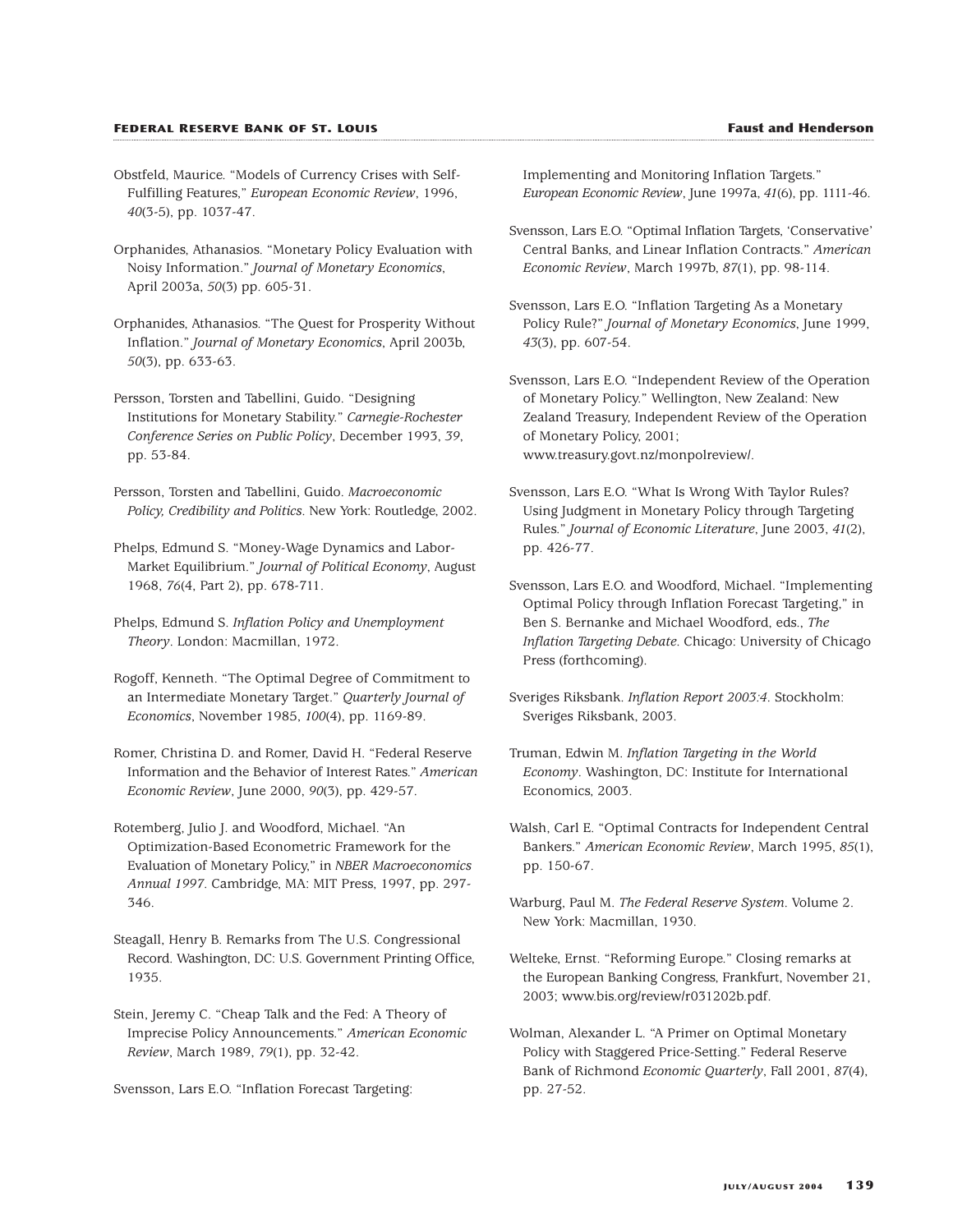#### **Appendix**

(A.1)

## **BACKWARD-LOOKING VERSION**

In the backward-looking version,  $\phi = 1$  and  $\kappa = 0$ . Therefore, the loss function with the output gap eliminated using the Phillips curve is

$$
\mathcal{L}_{t}^{BL} = \frac{1}{2} \mathbf{\mathcal{E}}_{t} \left( \sum_{j=0}^{\infty} \beta^{j} \ell_{t+j}^{BL} \right)
$$

$$
\ell_{t+j}^{BL} = \left( \pi_{t+j} - \pi^{*} \right)^{2} + \frac{\lambda}{\alpha^{2}} \left[ \left( \pi_{t+j} - \overline{\pi} \right) - \beta \left( \pi_{t+j-1} - \overline{\pi} \right) - \varepsilon_{t+j} \right]
$$

The first-order condition for  $\pi_{t+j}$  is

(A.2)  

$$
\pi_{t+j} - \pi^* + \frac{\lambda}{\alpha^2} \left\{ \left[ \left( \pi_{t+j} - \overline{\pi} \right) - \left( \pi_{t+j-1} - \overline{\pi} \right) \right] - \varepsilon_{t+j} \right\} - \frac{\lambda \beta}{\alpha^2} \left\{ \left[ \left( \pi_{t+j+1|t+j} - \overline{\pi} \right) - \left( \pi_{t+j} - \overline{\pi} \right) \right] \right\} = 0.
$$

Taking the unconditional expectation of equation (A.2) yields the result that  $\bar{\pi} = \pi^*$  . Using this result, collecting terms, and multiplying through by  $-\alpha^2$  yields

(A.3)  
\n
$$
\beta \bar{\pi}_{t+j+1|t+j} - \frac{1}{\lambda} A \bar{\pi}_{t+j} + \bar{\pi}_{t+j-1} = -\varepsilon_{t+j}, \qquad j = 0, 1, ...
$$
\n
$$
\bar{\pi}_{t+j} = \pi_{t+j} - \pi^*, \qquad A = \alpha^2 + (1+\beta)\lambda.
$$

The roots represented by  $\Lambda$  and  $\Psi$  are

(A.4)  
\n
$$
0 < \Lambda = \tilde{A} - \sqrt{\tilde{A}^2 - \frac{1}{\beta}} < 1, \qquad 1 < \Psi = \tilde{A} + \sqrt{\tilde{A}^2 - \frac{1}{\beta}},
$$
\n
$$
\tilde{A} = \frac{1}{\tilde{A}^2} \qquad \tilde{A}^2 - \frac{1}{\tilde{A}} > 0 \qquad \lim \Lambda = 0 \qquad \lim \Lambda = 1
$$

$$
\tilde{A} = \frac{1}{2\beta\lambda} A, \qquad \tilde{A}^2 - \frac{1}{\beta} > 0 \qquad \lim_{\lambda \to 0} \Lambda = 0, \qquad \lim_{\lambda \to \infty} \Lambda = 1.
$$

Using standard methods we obtain the solutions:

$$
\bar{\pi}_{t+j} = \Lambda \bar{\pi}_{t+j-1} + \Lambda \varepsilon_{t+j} + \Lambda^2 \sum_{i=0}^{\infty} (\beta \Lambda)^i \varepsilon_{t+j} \varepsilon_{t+j+1+i}, \qquad j = 0,1,...
$$

$$
(A.5)
$$

(A.7)

$$
\tilde{y}_{t+j} = \frac{\Lambda - 1}{\alpha} \tilde{\pi}_{t+j-1} - \frac{\Lambda - 1}{\alpha} \varepsilon_{t+j}, \qquad j = 0, 1, \dots
$$

where  $\tilde{y}_{t+j}$  =  $y_{t+j}$  –  $y^{P}$ . A positive cost shock increases inflation and reduces output. Taking expectations conditioned on information at time *t* yields the forecasts

$$
\tilde{\pi}_t = \Lambda \tilde{\pi}_{t-1} + \Lambda \varepsilon_t, \qquad \tilde{y}_t = \frac{\Lambda - 1}{\alpha} \tilde{\pi}_{t-1} - \frac{\Lambda - 1}{\alpha} \varepsilon_t
$$
\n
$$
\tilde{\pi}_{t+j+1|t} = \Lambda \tilde{\pi}_{t+j|t}, \qquad \tilde{y}_{t+j+1|t} = \frac{\Lambda - 1}{\alpha} \tilde{\pi}_{t+j|t}, \qquad j = 0, 1, \dots
$$

as stated in the text. By repeated substitution

$$
\pi_{t+j|t} = \pi^* + (\Lambda)^{j+1} \pi^* + (\Lambda)^{j+1} (\pi_{t-1} + \varepsilon_t), \quad j = 0, 1, ...
$$

. 2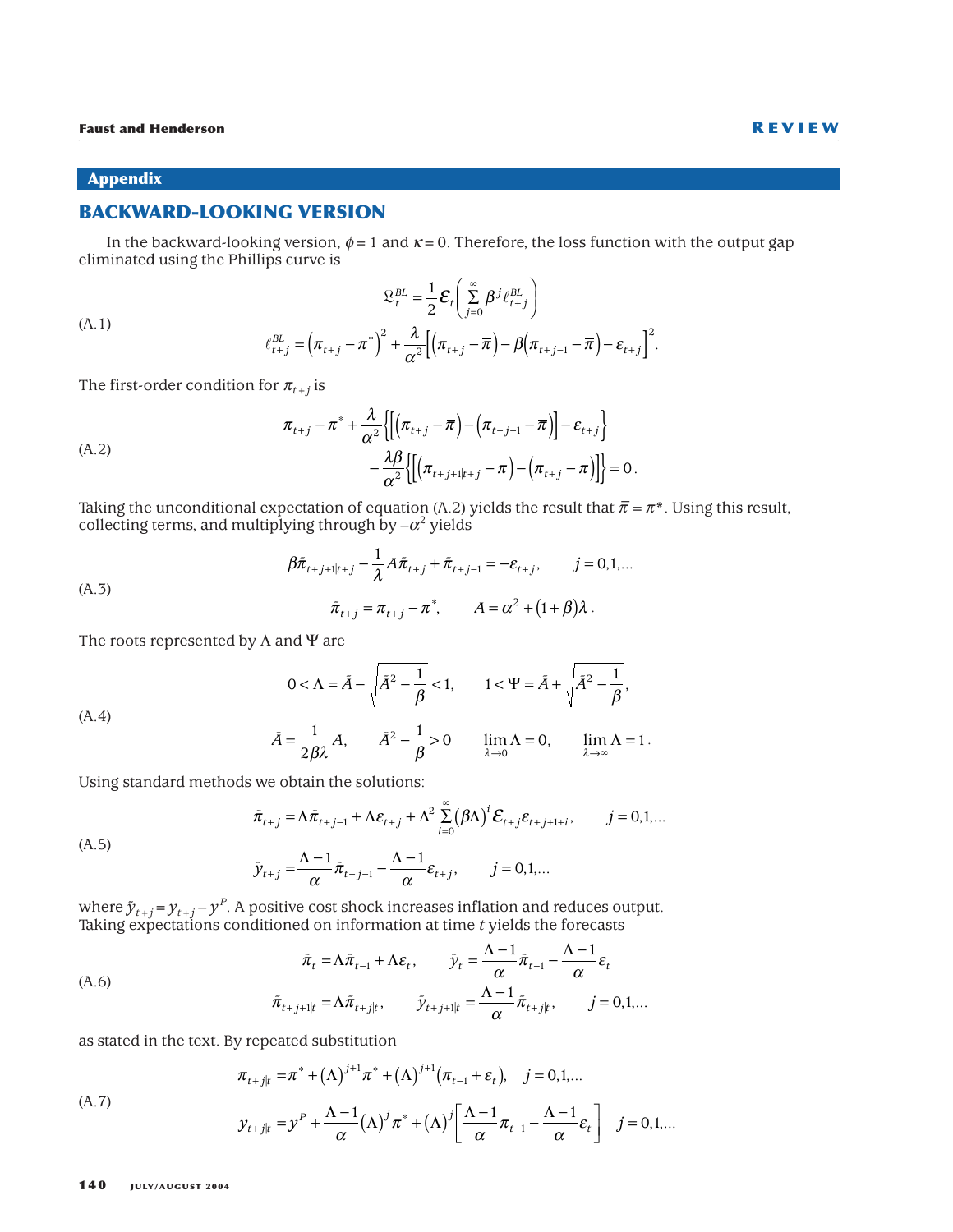Now we derive the unconditional efficient policy frontier implied by the optimal commitment rule. We begin by finding the unconditional variances of  $\bar{\pi}_{t+j}$  and  $\bar{y}$ :

(A.8) 
$$
\sigma_{\bar{\pi}}^2 = \frac{\Lambda^2}{1 - \Lambda^2}, \quad \sigma_{\bar{y}}^2 = \frac{(\Lambda - 1)^2}{\alpha^2} \frac{\Lambda^2}{1 - \Lambda^2} + \frac{(\Lambda - 1)^2}{\alpha^2} = \frac{1 - \Lambda}{\alpha^2 (1 + \Lambda)},
$$

where  $\sigma_{\varepsilon}^2$  has been set equal to one for simplicity. To complete the derivation, we invert the expression for  $\sigma_{\bar{\pi}}^2$  to obtain an expression for  $\Lambda$  in terms of  $\sigma_{\bar{\pi}}^2$  and substitute that expression into the expression for  $\sigma_{\bar{y}}^2$ :

(A.9) 
$$
\sigma_{\tilde{y}}^2 = \frac{\sigma_{\tilde{\pi}}^2 + 1 - \Upsilon}{\alpha^2 (\sigma_{\tilde{\pi}}^2 + 1 + \Upsilon)} > 0, \qquad \Upsilon = \sqrt{\left( (\sigma_{\tilde{\pi}}^2 + 1) \sigma_{\tilde{\pi}}^2 \right)}
$$

The policy frontier has a negative slope and is convex to the origin since

(A.10) 
$$
\frac{d\sigma_{\tilde{y}}^2}{d\sigma_{\tilde{\pi}}^2} = -\frac{\sigma_{\tilde{\pi}}^2 + 1}{\alpha^2 \gamma \left(\sigma_{\tilde{\pi}}^2 + 1 + \gamma\right)^2} < 0
$$

(A.11) 
$$
\frac{d^2(\sigma_{\tilde{y}}^2)}{d(\sigma_{\tilde{\pi}}^2)^2} = \frac{1}{2} \left[ \frac{2\sigma_{\tilde{\pi}}^2 + 1 + 2Y}{\alpha^2 \sigma_{\tilde{\pi}}^2 Y (\sigma_{\tilde{\pi}}^2 + 1 + Y)^2} \right] > 0.
$$

An increase in  $\sigma^2_\pi$  is achieved through an increase in Λ (generated by an increase in *λ*), which lowers  $\sigma^2_{\tilde{y}}.$ 

# **FORWARD-LOOKING VERSION**

In the forward-looking version,  $\phi = 0$  and  $\kappa > 0$ . The loss function with the output gap eliminated using the Phillips curve is

$$
\mathcal{L}_t^{FL} = \frac{1}{2} \mathcal{E}_t \left( \sum_{j=0}^{\infty} \beta^j \ell_{t+j}^{FL} \right)
$$

(A.12)

$$
\ell_{t+j}^{FL} = \left(\pi_{t+j} - \pi^*\right)^2 + \frac{\lambda}{\alpha^2} \left[\left(\pi_{t+j} - \overline{\pi}\right) - \beta\left(\pi_{t+j-1} - \overline{\pi}\right) - \varepsilon_{t+j} - \alpha\kappa\right]^2.
$$

To simplify the analysis, we assume that the only shock occurs in period *t*.

#### **DISCRETION**

Under discretion, the first-order condition for  $\pi_{t+i}$  holding  $\pi_{t+i+1}$  constant is

(A.13) 
$$
\pi_{t+j} - \pi^* + \frac{\lambda}{\alpha^2} \Big[ \Big( \pi_{t+j} - \overline{\pi} \Big) - \beta \Big( \pi_{t+j+1} - \overline{\pi} \Big) - \varepsilon_{t+j} - \alpha \kappa \Big] = 0.
$$

Taking the unconditional expectation yields the familiar inflation bias result

$$
\overline{\pi} = \pi^* + \frac{\lambda \kappa}{\alpha}
$$

so that the first-order condition for deviations from the unconditional mean is

(A.15)  

$$
\hat{\pi}_{t+j} + \lambda \left( \frac{1}{\alpha} \hat{\pi}_{t+j} - \frac{\beta}{\alpha} \hat{\pi}_{t+j+1} - \frac{1}{\alpha} \varepsilon_{t+j} \right) \frac{1}{\alpha} = 0
$$

$$
\hat{\pi}_{t+j} = \pi_{t+j} - \overline{\pi}, \qquad \hat{\pi}^* = \pi^* - \overline{\pi}.
$$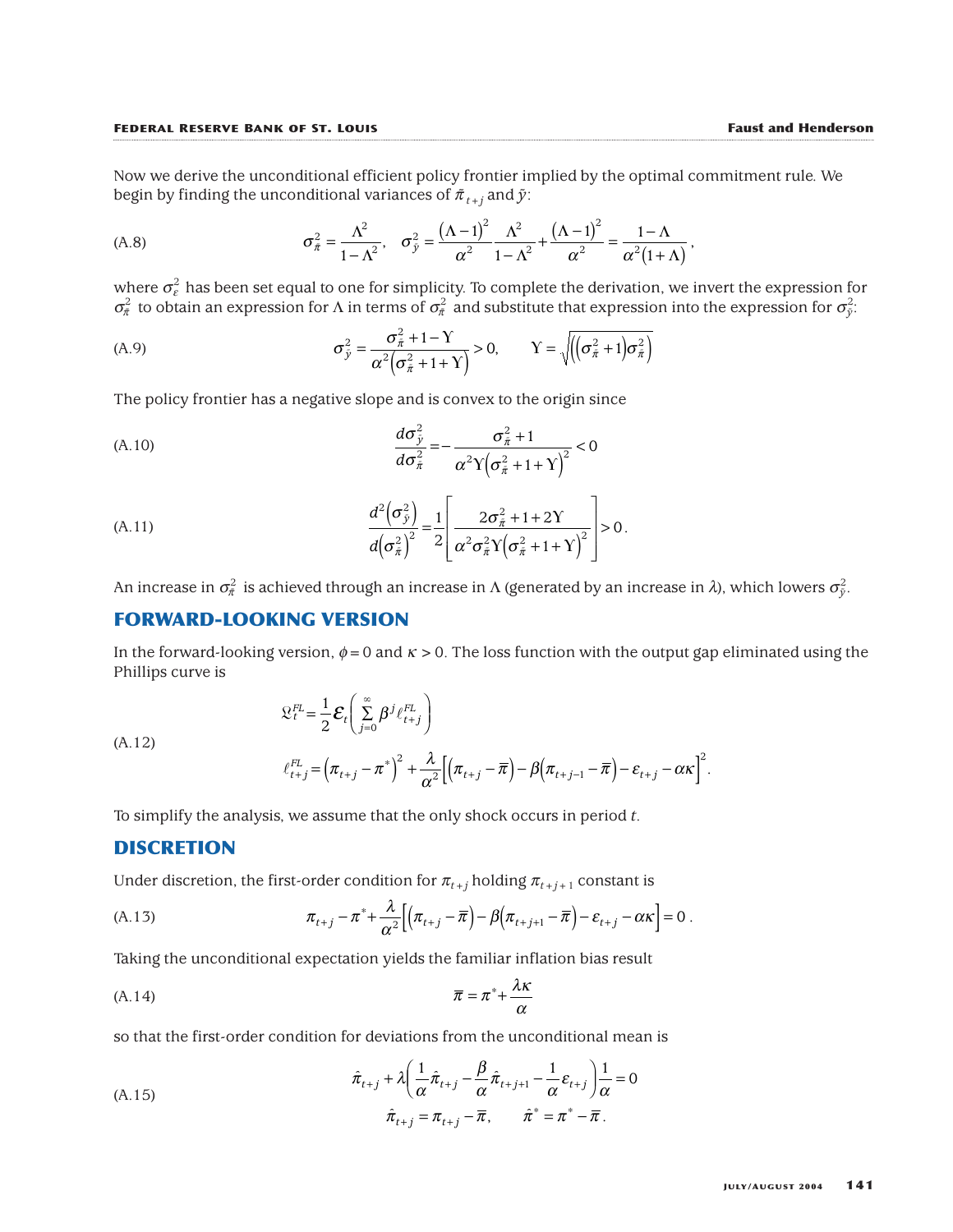It will be optimal to have no deviations from period *t*+1 on because there are no shocks then. Therefore the solution for the deviation in period *t* is

$$
\hat{\pi}_t = \frac{\lambda}{\alpha^2 + \lambda} \varepsilon_t
$$

and the full solutions for inflation in period *t* and all other periods are

(A.17) 
$$
\pi_{t+j} = \pi^* + \frac{\lambda \kappa}{\alpha} + \frac{\lambda}{\alpha^2 + \lambda} \varepsilon_t, \qquad j = 0, 1, ...
$$

#### **COMMITMENT**

Under commitment, the first-order condition for any period except period *t* is

(A.18)  
\n
$$
-\frac{\lambda \beta}{\alpha^2} \Big[ \Big( \pi_{t+j} - \overline{\pi} \Big) - \beta \Big( \pi_{t+j+1} - \overline{\pi} \Big) - \varepsilon_{t+j} - \alpha \kappa \Big] + \beta \Big( \pi_{t+j+1} - \pi^* \Big) + \frac{\lambda \beta}{\alpha^2} \Big[ \Big( \pi_{t+j+1} - \overline{\pi} \Big) - \beta \Big( \pi_{t+j+2} - \overline{\pi} \Big) - \varepsilon_{t+j+1} - \alpha \kappa \Big] = 0.
$$

Taking unconditional expectations yields the familiar commitment result that

$$
\overline{\pi} = \pi^*.
$$

Multiplying through by  $-\frac{\alpha^2}{\lambda\beta}$  and collecting terms, the first-order conditions can be rewritten in deviation form as 2

$$
\beta \stackrel{\circ}{\pi}_{t+2} - \frac{1}{\lambda} A \stackrel{\circ}{\pi}_{t+1} + \stackrel{\circ}{\pi}_t = \varepsilon
$$

(A.21) 
$$
\beta \hat{\pi}_{t+j+2} - \frac{1}{\lambda} A \hat{\pi}_{t+j+1} + \hat{\pi}_{t+j} = 0, \qquad j = 1, 2, ...
$$

(A.22) 
$$
\hat{\pi}_{t+j} = \pi_{t+j} - \pi^*,
$$

where the condition (A.20) for  $\stackrel{\circ}{\pi}_{t+1}$  is the only one with a shock term. Note that the distortion term does not enter these conditions. Solving the difference equation (A.21) yields

(A.23) 
$$
\hat{\pi}_{t+j+1} = \Lambda \hat{\pi}_{t+j}, \qquad j = 1, 2, ...
$$

The first-order condition for period *t* in deviation form is

(A.24) 
$$
\hat{\pi}_t + \frac{\lambda}{\alpha^2} \left( \hat{\pi}_t - \beta \hat{\pi}_{t+1} - \varepsilon_t - \alpha \kappa \right) = 0.
$$

Multiplying through by  $\alpha^2$ , collecting terms, and rearranging yields

(A.25) 
$$
-\lambda \beta \hat{\pi}_{t+1} + (\alpha^2 + \lambda) \hat{\pi}_t = \lambda \kappa \alpha + \lambda \varepsilon_t.
$$

The first-order conditions for  $\overset{\circ}{\pi}_t$  and  $\overset{\circ}{\pi}_{t+1}$  can now be written as

(A.26) 
$$
\left(\alpha^2 + \lambda\right)\hat{\pi}_t - \lambda\beta\hat{\pi}_{t+1} = \lambda\kappa\alpha + \lambda\varepsilon_t
$$

(A.27) 
$$
\mathring{\pi}_t - \frac{1}{\lambda} (A - \lambda \beta \Lambda) \mathring{\pi}_{t+1} = \varepsilon_t,
$$